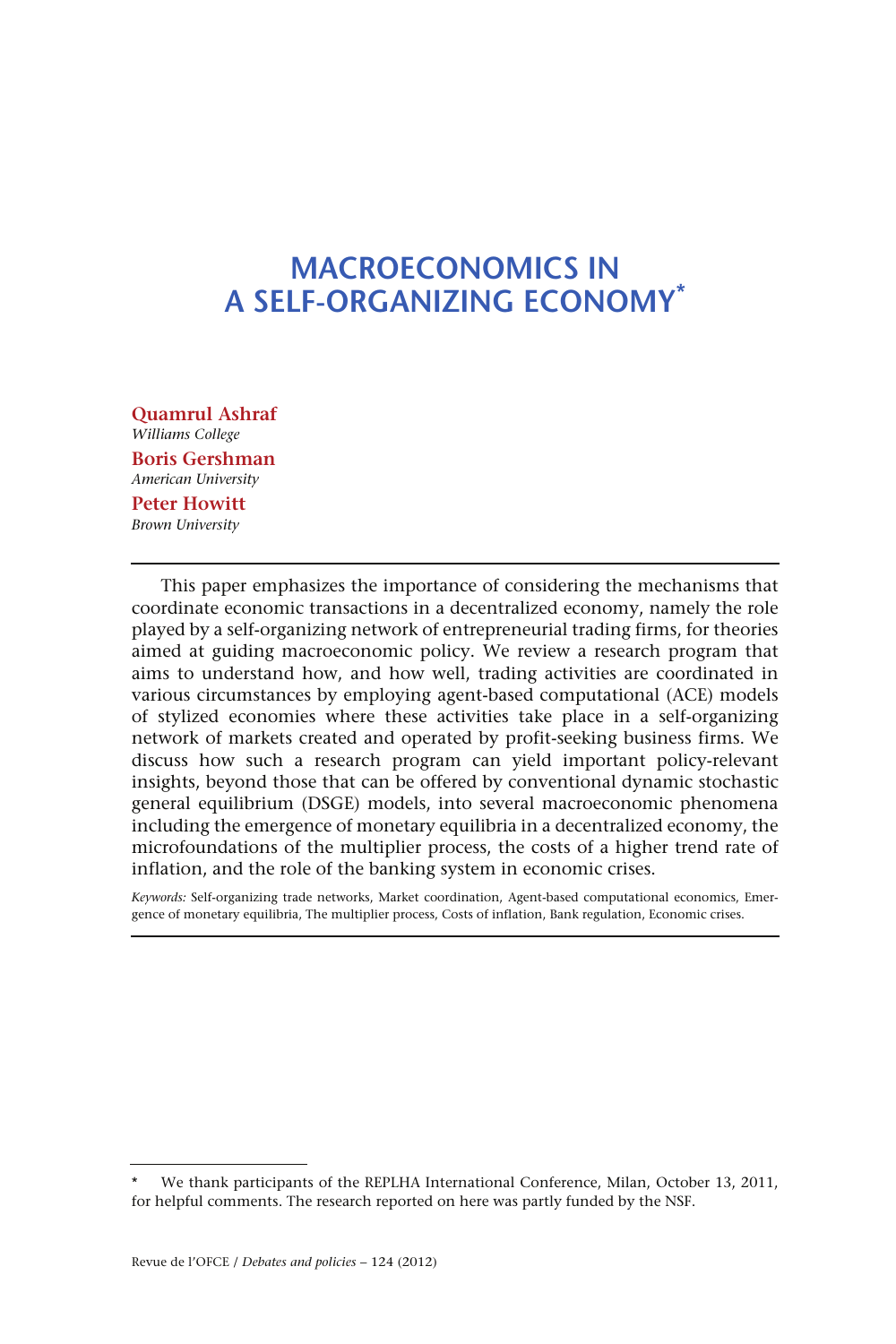$T_{\text{his paper is largely about macroeconomic theory, but it is}}$ motivated by some of the most important policy challenges that we are confronted with in the extraordinary world we are living in today. Dealing effectively with these challenges requires a conceptual framework that focuses on those parts of the economic system that matter most for the question at hand. We are not alone in thinking that such a conceptual framework is not provided by the theories that guide macroeconomic policy in most countries today. What we aim to do in this paper is to describe a line of research that we have been pursuing, one that goes back to joint work between Howitt and his former teacher and co-author, Robert Clower, and is aimed at providing a more appropriate conceptual framework for thinking about some important macroeconomic policy issues.

Our starting point is one of the oldest and most important ideas in economics, going back at least to Adam Smith, namely the idea that a decentralized economic system is self-organizing. It is capable of "spontaneous order," in the sense that a globally coherent pattern of transactions can result from purely local interactions, without the intervention of a central coordinator. Indeed, like an anthill, a free market economy can organize transactions into patterns that are beyond the comprehension of any of its individual participants. We would like to understand how this self-organization takes place. Specifically, what is the process that coordinates the exchange activities of millions of independent transactors in a decentralized economy?

The reason why these questions are critical for understanding macroeconomic policy is that an economy's coordination mechanism works better at some times than others. Even Smith and Hayek recognized that the automatic workings of the decentralized economy could sometimes be improved by collective intervention. Consider, for example, the increase in unemployment that takes place during a deep recession. Unemployed workers who used to be employed are just as willing and able to work as before, the fall in aggregate output that accompanies recession has enhanced the scarcity value of the output they could potentially produce if employed, and yet the market for their services has somehow disappeared. The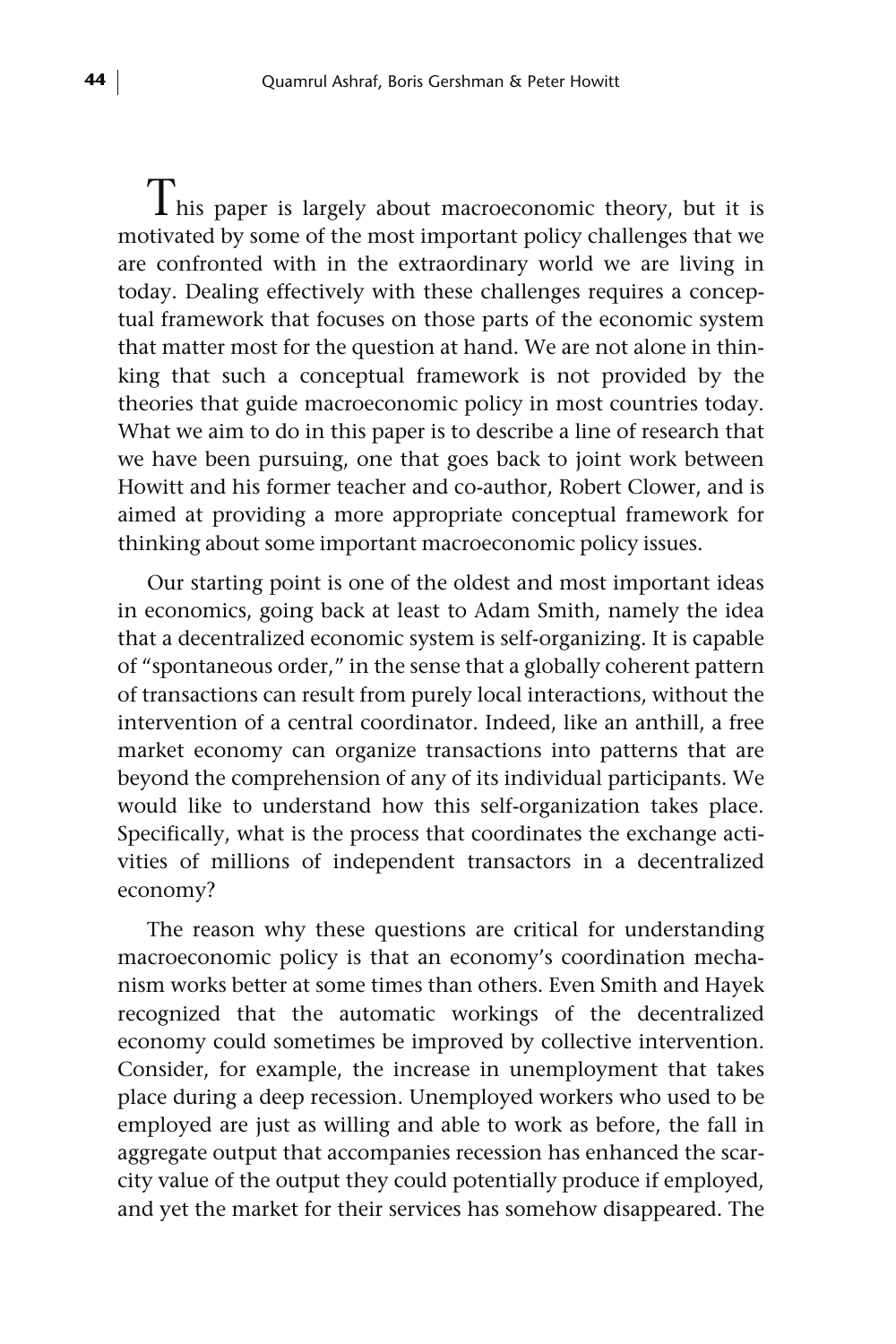coordination mechanism that had previously allowed them and those with a taste for their output to realize their potential gains from mutually advantageous exchange is no longer allowing them to do this, even though those gains are if anything larger than before.<sup>1</sup> Macroeconomic policy to deal with unemployment thus amounts to fixing a mechanism that has malfunctioned, and a highly complex mechanism at that. And attempts to fix this broken mechanism without first understanding how it is supposed to work normally are likely to be as successful as medieval medicine was in treating bacterial infections.

The main premise of our research has been that the role of coordinating transactions in a decentralized economy is performed, for better or worse, by a self-organizing network of business firms that seek profit from creating and operating the markets through which others transact. To use a phrase that Clower once coined, business firms are the visible fingers of the invisible hand. Economics has a long tradition of regarding exchange as a do-it-yourself affair, in which people with goods and services to sell trade directly with the ultimate demanders of those goods and services. But a little reflection on the experience of daily life is enough to persuade most people that exchange in a market economy is not a do-it-yourself affair. People are not like the actors in a typical monetary search model, who when hungry go wandering aimlessly in hopes of randomly encountering someone with surplus food. They go to a grocery store or to a restaurant. When in search of clothing they visit a tailor or a clothing store. They lend surplus funds through the intermediation of a bank, arrange for long-distance travel by using facilities provided by a travel agent, and so on and so forth. Most of us also sell our labor services to an economic entity, either a private business or a government agency (the latter of which would not exist in a purely decentralized economy) whose primary purpose is

<sup>1.</sup> Of course there are some macroeconomists who would claim that unemployment can only arise when productivity falls or tastes change toward more leisure, in which case there is no malfunction; it's not that the gains from trade are unexploited but rather that the gains have disappeared. But this is a view that we do not accept. Recessions are not periods of technological regress or of contagious laziness. Although there may be shifts in demand from one sector to another, or changes in the overall level of aggregate demand, there is nothing inherent about such shifts that would imply that the gains from trade have shrunk in all sectors of the economy, yet in the typical recession unemployment rises in all sectors of the economy. Instead, it seems clear to us that some kind of market failure takes place in recessions.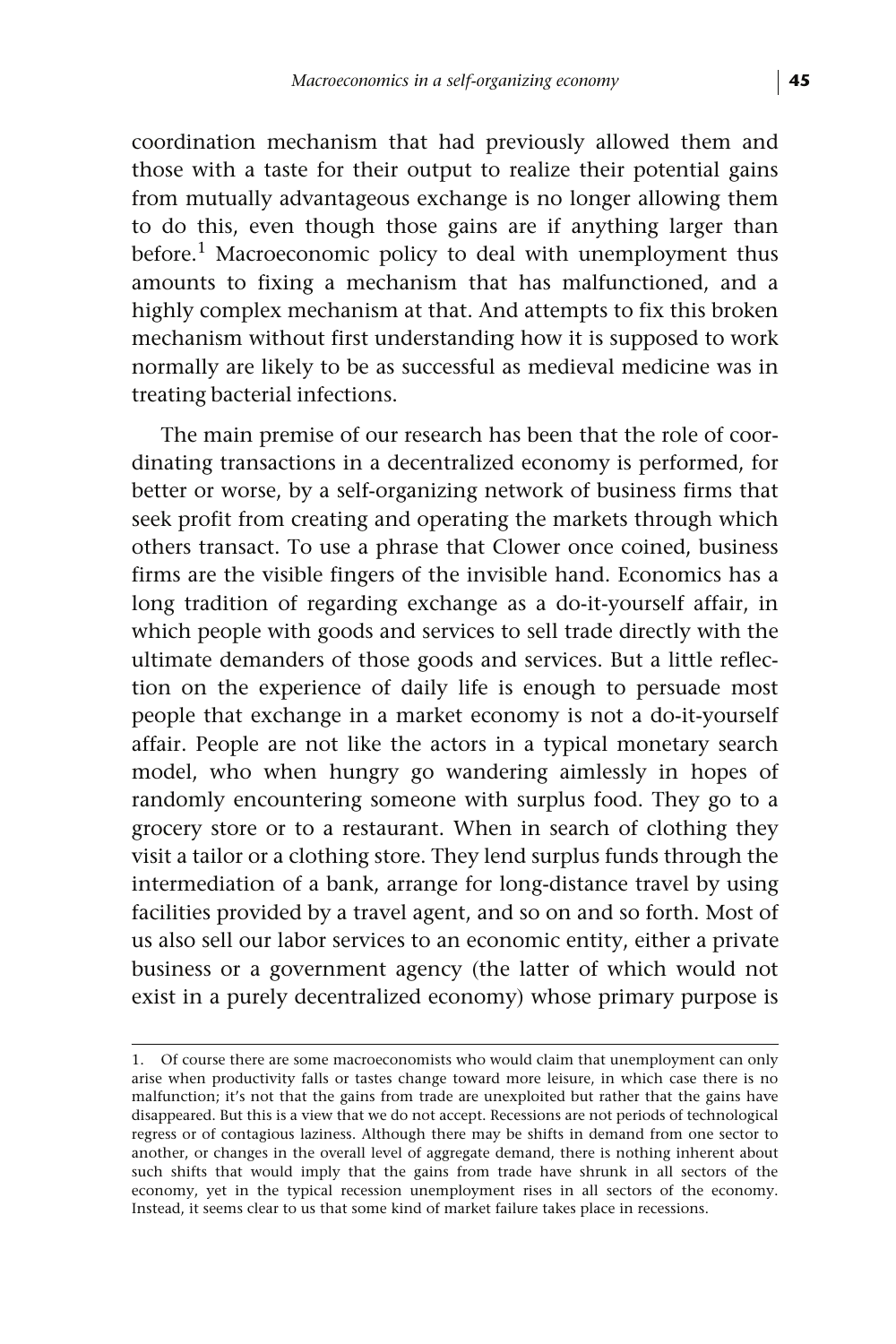to purchase various such services, organize them into production, and sell the resulting output. So to understand how, and how well, exchange activities are coordinated in a decentralized economy, the first place to look is to this self-organizing network of firms that constitutes the institutional structure through which we all conduct our daily business.

Now some would argue that a good economic theory involves abstraction, and that if we want to model the transactions process of a modern economy we should maybe abstract from business firms, by assuming that people who work for businesses trade their output directly with those having a taste for the workers' output. This is the stance taken by search theoretic models of money, which typically assume that trade takes place directly between ultimate suppliers and ultimate demanders, who meet in random non-repeated encounters without the aid of any intermediary. Presumably the rationale for this way of looking at the transactions process is the same as the rationale for abstracting from money in the theory of value. On the surface, what we see is people trading goods and services for money, but the deeper underlying reality that we see once we pierce the veil of money is that people are ultimately trading goods and services for other goods and services, with money acting only as a device for executing these ultimate exchanges.

The analogy between money and firms is a useful one. But as John Stuart Mill once observed, there is nothing more insignificant than money, except when it goes wrong. By the same token, the fact that people find it convenient to trade through shops rather than directly with one another is perhaps of little significance for understanding the long-run structure of relative prices. But when something goes wrong with the network of firms that people normally rely upon, then abstracting from the existence of such firms is as unhelpful as it would be to ignore money when trying to understand inflation.

Moreover, a good case can be made that, by recognizing that production takes place in firms but not recognizing their role in coordinating transactions by creating and operating markets, we are ignoring their most important activity, as measured by the value of resources they use. Wallis and North (1986), for instance, have shown that more than 50 percent (by value) of the primary resources used up in the course of economic activity in the United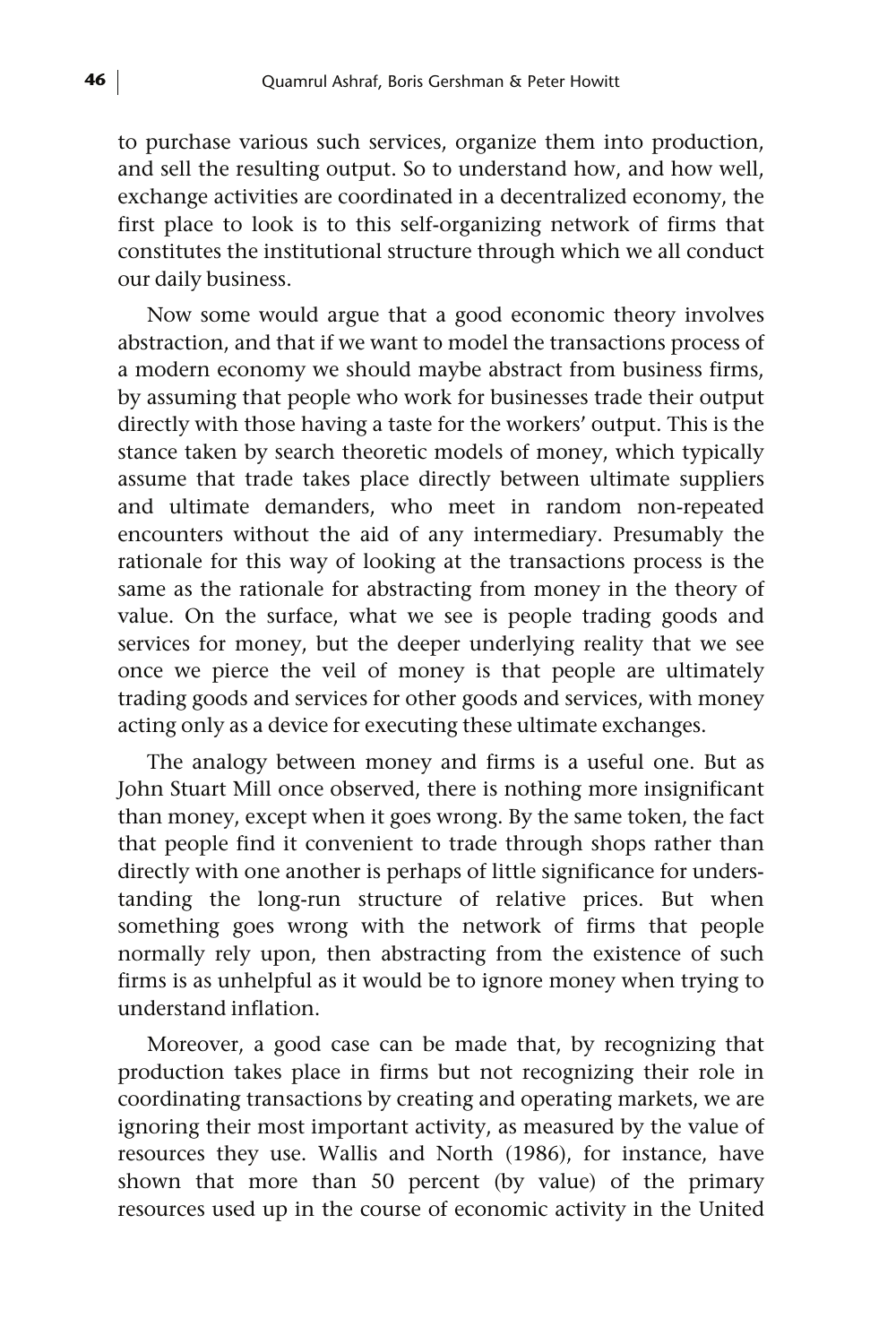States are devoted not to production activities but to providing transactions services, services that would be of no use to a Robinson Crusoe with no trading partners. The value added in Finance, Insurance, and Real Estate, for example, is typically much more than that of the entire manufacturing sector, as is the value added in Retail and Wholesale Trade. Moreover, much of the input to the manufacturing sector is best construed as being used up in the production of transactions that help people realize gains from trade rather than being used up in transforming inanimate objects. We have in mind the inputs of lawyers, sales people, those engaged in personnel, marketing, and advertising, and so forth, all of whom are undertaking activities whose main purpose is to facilitate transactions.

We made reference at the start of this paper to the theories now guiding macroeconomic policy. We were referring, of course, to the broad class of rational-expectations equilibrium models generally known as DSGE, for dynamic stochastic general equilibrium. DSGE started out 4 decades ago as a reaction against the Keynesian economics that had been the dominant paradigm of the profession in the 1950s and 60s, a reaction that was first expressed by new classical economists, like Lucas and Sargent, and later by real business cycle theorists. The early proponents of DSGE argued that an equilibrium model built on a slightly modified Walrasian conceptual framework, in which markets clear everywhere and always, could account for important short-run as well as long-run macroeconomic phenomena. But soon Keynesian economists began developing their own versions of DSGE, which consisted of rational expectations equilibrium models in which not all prices were perfectly flexible, and by now DSGE has become the dominant paradigm agreed upon by all sides of the great macroeconomic debates.

Of course there are many serious criticisms one might make of DSGE, and many of them have been made in the literature. The criticism we consider most important for present purposes is that existing DSGE models, even those with imperfectly flexible prices, are built on a conceptual foundation that pays little or no attention to the way in which economic transactions are organized. To borrow a phrase from Jevons, they ignore the institutions and processes that make up the mechanism of exchange.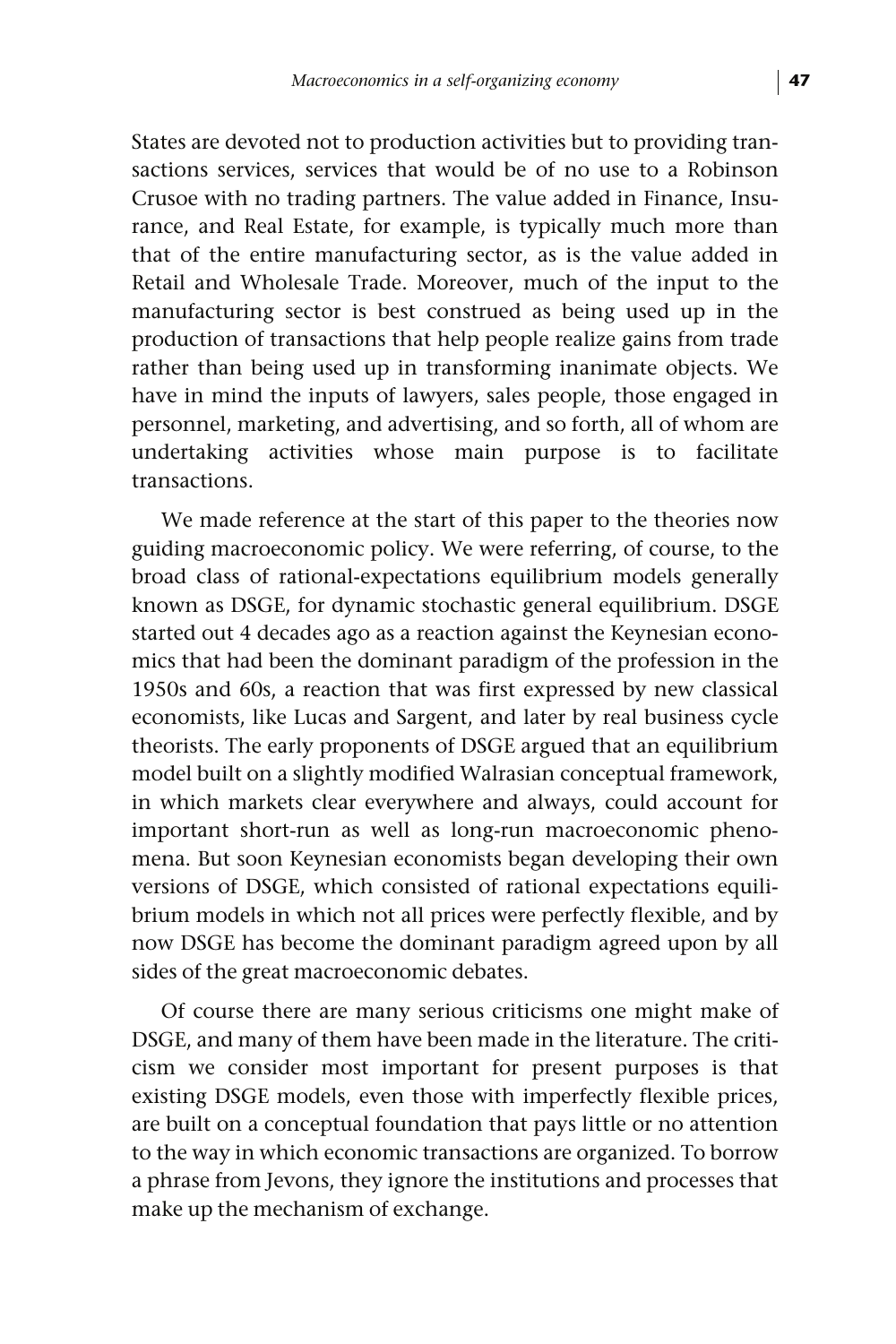When we examine DSGE models, looking for what else might go wrong with the market mechanisms that coordinate economic transactions, we find that in most of them there is no such mechanism. In models with perfect competition, the setting of prices is left to a mysterious outside agent called the auctioneer, whose behavior is left largely unexplained. But that is just the tip of the iceberg. There is no description of how trades are arranged. Even if we accept that the auctioneer can provide everyone with a price vector such that the sum of desired demands equals total supply for each tradable object, there is no account of how buyers and sellers are matched up with one another and how the trades that people have planned will be executed. When demand and supply are not equal, the theory offers no guidance as to who gets to trade how much and with whom, no indication of how people learn about trading opportunities, about who creates and maintains the shops and other facilities through which they trade, about how bids and offers are transmitted, and so on and so forth.

The canonical model of Woodford (2003), which forms the basis of the estimated New Keynesian DSGE models, now used in central banks around the world, makes less use of the mysterious auctioneer, inasmuch as many prices are set by a given set of monopolistically competitive firms who are explicitly motivated to maximize their shareholders' wealth. So far, so good. But, there is no account of where these price-setting monopolists come from, how they maintain their monopolies against the threat of entry, how people decide to trade with one set of firms rather than another, how firms manage to coordinate with their suppliers and customers, what happens when one of them goes out of business in a recession, and so forth. Instead, all transactors are in continuous touch with each other through the intermediation of these firms, whose existence is merely assumed, and who take care of enough details of the transactions process that the other people in the model are connected only through the market prices that they take as given from the firms. As a result, there is nothing that can go wrong in the transactions process other than some mistake in price-setting.

In essence, these New Keynesian DSGE models are providing the same diagnosis that economists have given for generations; unemployment rises because wages and prices are slow to adjust to shifts in demand and supply. This is the answer provided by classical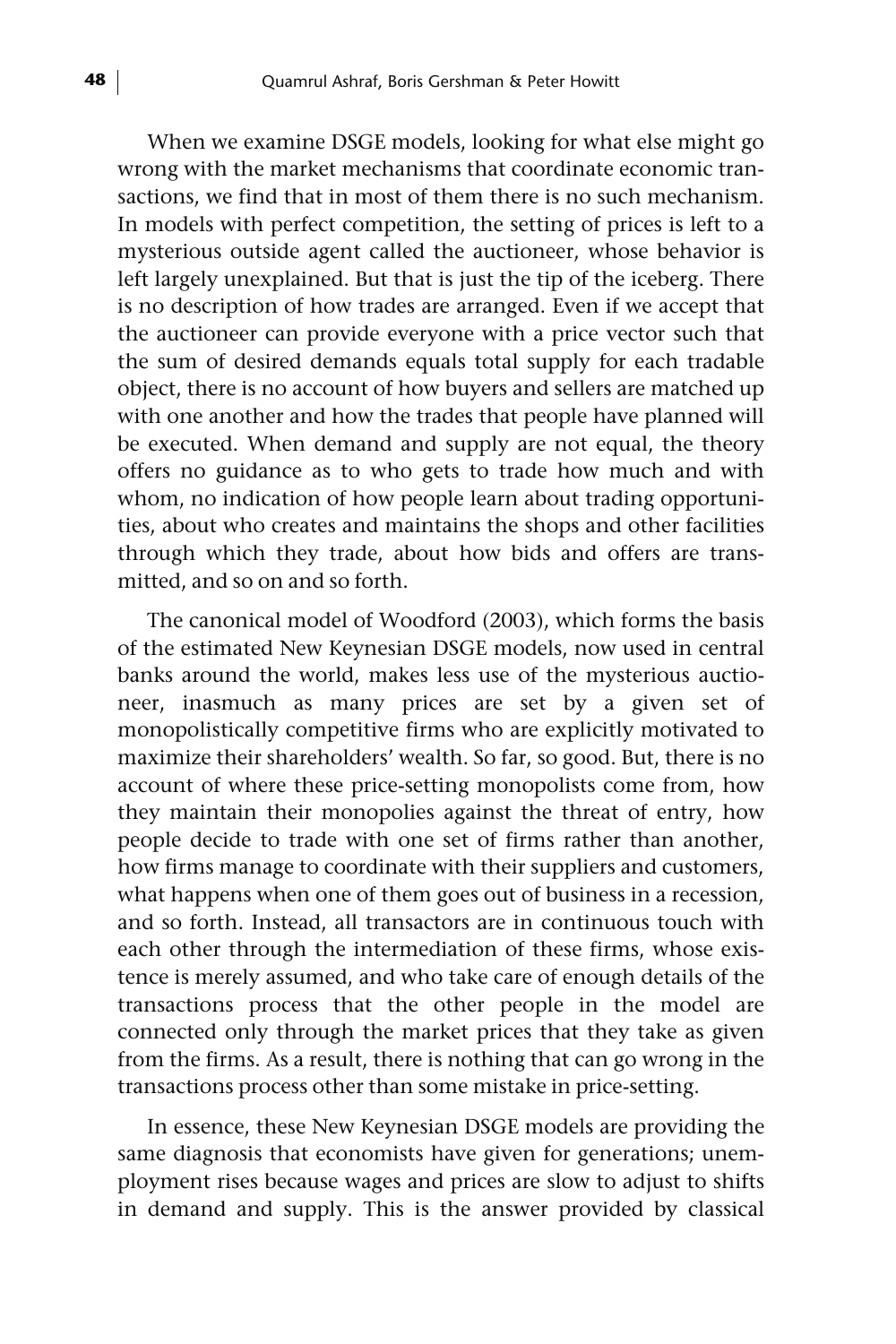economists from Hume through Marshall. It is still the answer offered by modern Keynesian economics. Indeed it is now even the answer that has been finally accepted by most proponents of the real-business-cycle school of macroeconomics, who admit the need for wage-and-price stickiness to account for various features of the business cycle.<sup>2</sup>

The problem with this time-honored tradition of blaming wageand-price stickiness is not that the assumption of stickiness is factually incorrect. On the contrary, the stickiness of wages and prices is one of the most well-documented facts of macroeconomics. Instead, as Leijonhufvud (1968) forcefully pointed out, the problem is that, first, the experience of the Great Depression in the United States shows clearly that the downturn that started in 1929 did not come to an end until wages and prices started to rise, that is, until the reflation that was clearly a deliberate policy move on the part of the Roosevelt administration started to take place. If lack of wage and price flexibility had caused the downturn, then it would have taken deflation rather than reflation to cure the unemployment problem. Second, as Keynes argued in Chapter 19 of the *General Theory*, and as Fisher had already argued in *Debt Deflation Theory of Depressions*, there are many reasons for believing that wage and price flexibility would actually make fluctuations in unemployment larger rather than smaller.

So when unemployment rises in a recession, something has gone wrong with the process by which economic transactions become organized, something that goes beyond the mere stickiness of wages and prices, something that we think can only be discovered by investigating simple stylized models of economies in which trading activities take place, in and out of equilibrium, in a self-organizing network of markets that are created and operated by profit-seeking business firms, and by asking how, and how well, those activities are coordinated in various circumstances. What we would like to do in this paper is to give the reader an idea of what kind of model that research has led us to construct, and why we think this class of models provides a more solid framework for analyzing certain policy questions than does any DSGE model currently in use.

<sup>2.</sup> See Chari and Kehoe (2006) for example.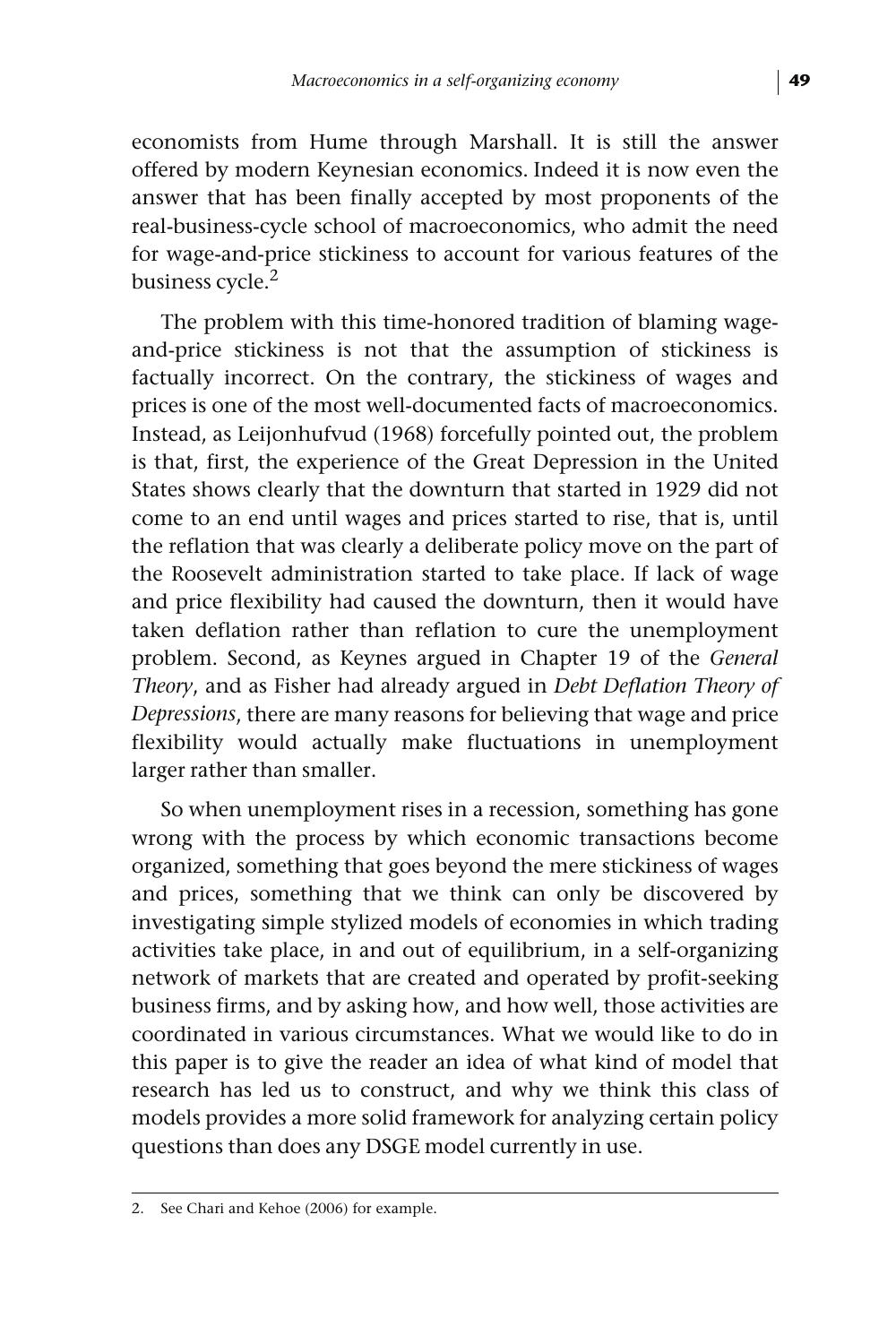It turns out that this research agenda is one for which Agent-Based Computational Economics (ACE) is particularly well suited for two main reasons. First, by endowing each agent with a set of relatively simple adaptive behavioral rules that allow the agent to operate intelligently in an unknown environment, an ACE model gives the system a chance to achieve some semblance of order without giving anyone the kind of systemic knowledge that would allow him to act as a central coordinator. A rational expectations equilibrium might or might not emerge from the interaction of these rules. If it does, then we have discovered something about at least one possible mechanism that produces that kind of spontaneous order whereas, if the system fails to approximate a rational expectations equilibrium, we will have discovered something about the conditions under which a spontaneous order is likely to require some kind of collective intervention. The second reason for using ACE is that models of spillovers between multiple markets that are not in supply-demand equilibrium are notoriously difficult to analyze. The attempts by Barro and Grossman, Benassy, Malinvaud, and others in the 1970s to understand what some called "general disequilibrium analysis," building on the original contributions of Clower and Patinkin, made little progress largely because the problem quickly became analytically intractable. ACE can deal with this kind of intractability by substituting simulation and Monte-Carlo results for unattainable analytical results.

## **1. Self-organization of trading firms**

At the heart of all our work is a parable concerning the spontaneous emergence of a more-or-less self-regulating network of markets operated by profit-seeking business firms. The details of this parable were first laid out in the form of an ACE model by Howitt and Clower (2000). The rest of this section briefly describes the Howitt-Clower model of a self-organizing economy.

Time comes in discrete "weeks" indexed by *t*. There are *n* nonstorable goods and *m* households. In the computer simulations,  $n = 10$  and  $m = 2160$ . Each household is of a type  $(i, j)$ , where *i* and *j* are distinct goods; such an agent receives a weekly endowment of one unit of good *i* and wishes to consume only good *j*. There is a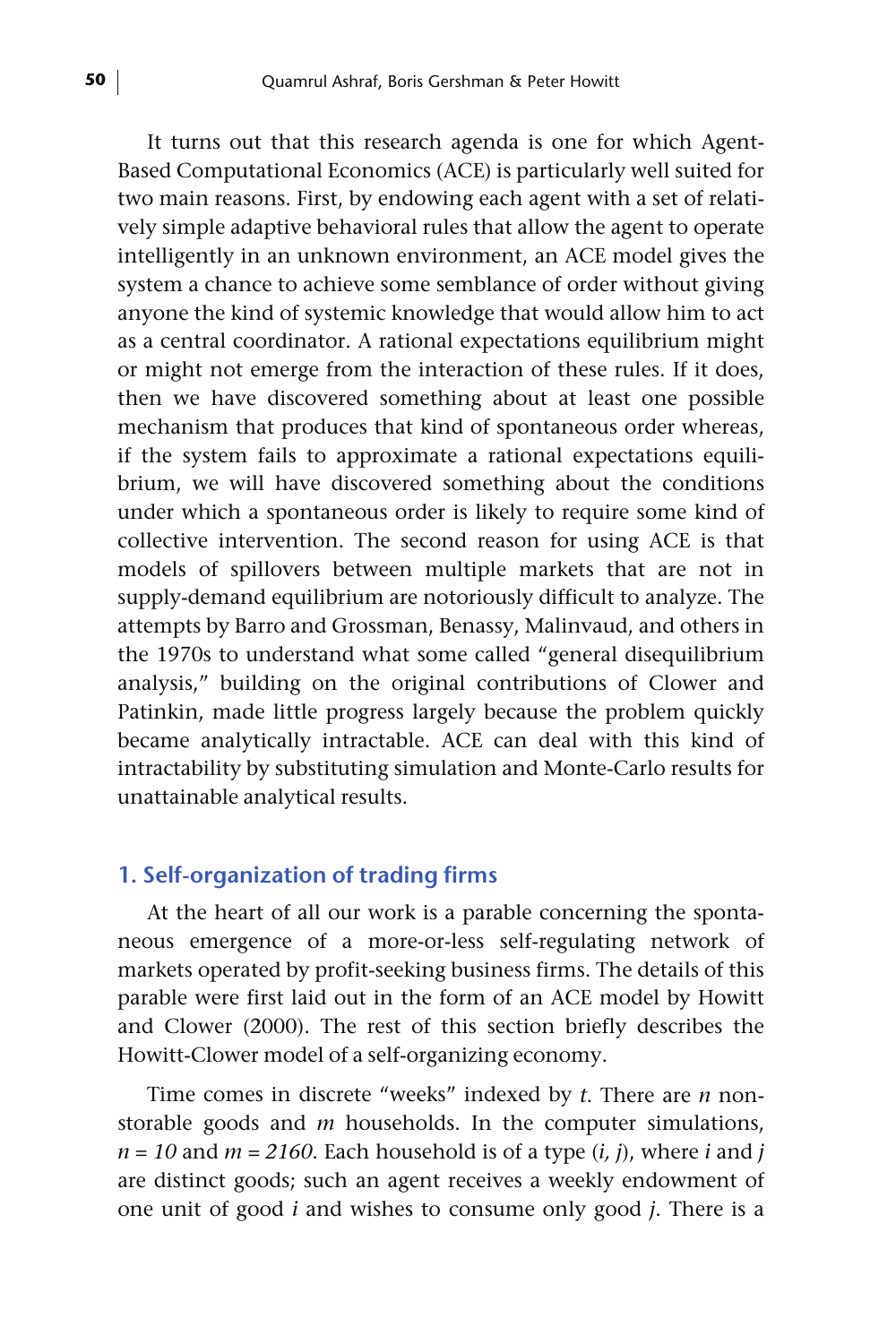symmetric distribution of types in the population, with the same number  $b (= 25$  in the simulations) of each type of household.

It is assumed that households can trade only through organized trading facilities called "shops." A new shop is created whenever a household chooses to act on a random opportunity to enter business (*i.e.*, to become an "entrepreneur"). Each shop trades only two goods, which we assume must be the endowment and consumption goods of the "owner" (the entrepreneur who opened the shop). Once opened, a shop of type (*i, j*) will make weekly postings of two offer prices—an amount of *i* offered for each unit of *j* delivered by anyone who chooses to do so, and an amount of *j* offered for each unit of *i* delivered. Those households seeking to trade any good for which they do not own a shop must form a "trading relationship" with such a shop. They form such relationships by searching, both directly through the space in which the shops are located and indirectly by querying randomly met people about the shops with which they have relationships.

Each week the computer simulation takes the households through a fixed routine involving 5 stages, each of which represents what we take to be an important aspect of the trading process. First, there is an entry process in which a random selection of households is faced with an opportunity to become an entrepreneur. There is a fixed setup cost of opening the shop, and there will be a fixed weekly overhead cost of maintaining the shop in operation if opened. So before deciding whether or not to open, the potential entrepreneur will conduct "market research" by querying two other households—one that might want to trade *i* for *j* and one that might want to trade *j* for *i*, asking each if they would choose to form a trading relationship with the proposed shop if it were to open, at the posted prices that the entrepreneur has decided on (more on these prices below). Both households will answer the query using the same criterion (to be described below) they will use when searching for better trading opportunities in the next stage of the program. If both answer affirmatively, then the potential entrepreneur will indeed open. Otherwise, the opportunity will be allowed to lapse.

In choosing his shop's prices, the potential entrepreneur uses a simple form of full-cost markup pricing. First, an estimate is formed of how much of each good will be delivered by the shop's suppliers/ customers. Each of these initial estimates is taken from a uniform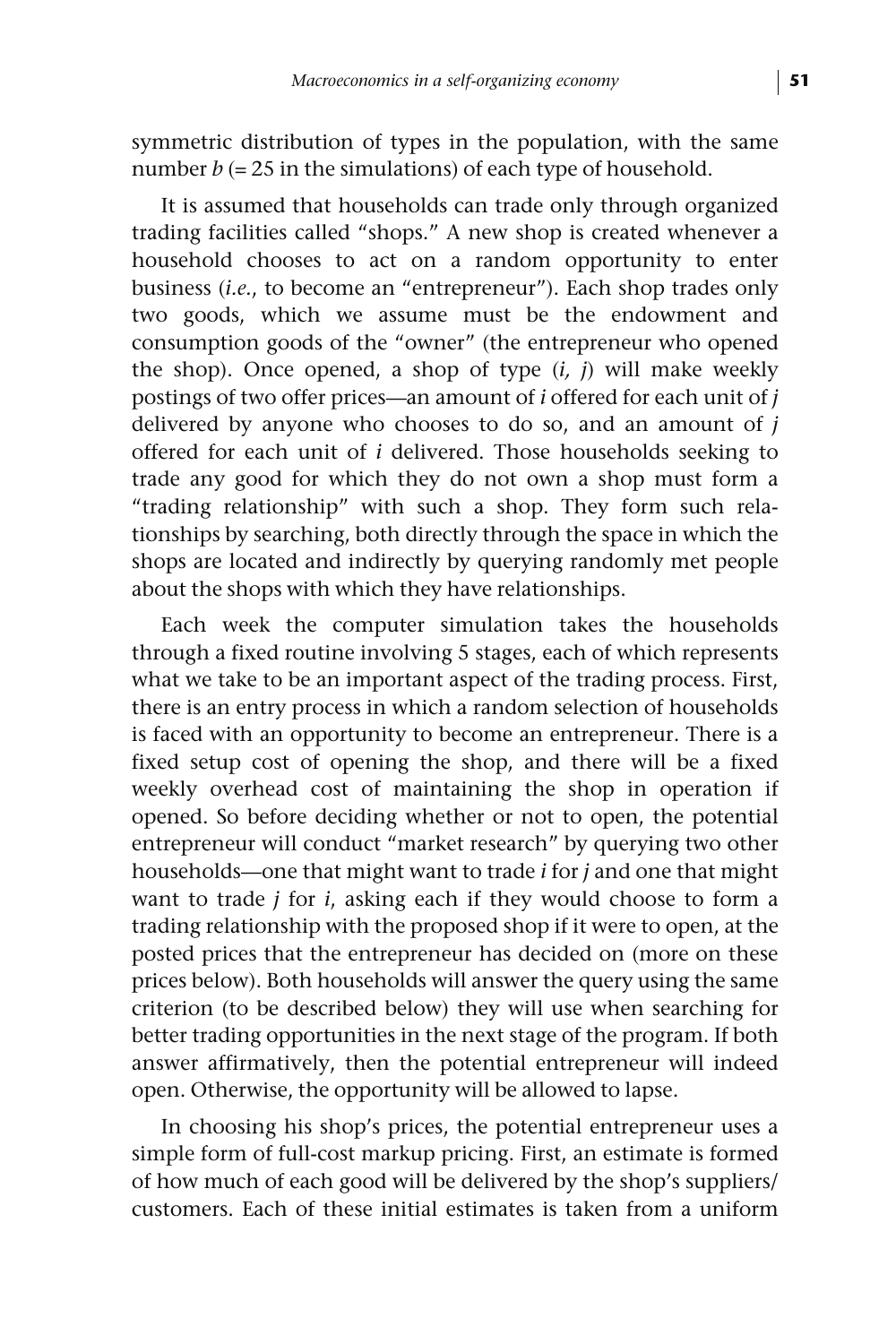distribution between *1* and *X*, where *X* represents the state of "animal spirits." The entrepreneur then calculates, given the fixed costs of operation and the margin required to compensate for the sunk cost of setting up the shop, the combination of offer prices that would just allow the shop to break even in terms of each of the goods it trades if its estimates were correct. The bigger the delivery estimates, the bigger those breakeven offer prices will be because of the economy of scale implicit in the fixed costs. These breakeven prices are the prices the shop will post.

The second stage of weekly activities is one in which households search for trading relationships. Each household can have only two relationships at a time—one with a shop (outlet) trading the household's endowment good and the other with a shop (source) trading its consumption good. In some cases, the same shop can serve as both source and outlet (double coincidence). The household wants to maximize weekly consumption. In the double coincidence case, weekly consumption good will be the shop's offer price for the household's endowment good. Otherwise, if the household has a source and outlet both trading the same complementary good, then it can engage each week in indirect exchange using the common complementary good as an exchange intermediary, and weekly consumption will be the product of the outlet's offer price for the endowment good and the source's offer price for the complementary good. In all other cases, weekly consumption will be zero. During the search stage, a household always forms a new relationship with any shop that would allow weekly consumption to be raised at currently posted prices. Whenever a new source or outlet is chosen, the relationship with the old source or outlet must be severed.

The third stage of the Howitt-Clower model is a trading stage, in which each household, in random order, visits the shops with which it has a relationship, first delivering its endowment to the outlet and then, if possible, using the entire sales proceeds to buy the consumption good from the source. During this stage it is assumed that all planned trades can be executed by the shops, regardless of the shop's inventory position.

The fourth stage of this process is the exit stage. During the course of trading, a shop trading good *j* will have had an amount *x* of good *j*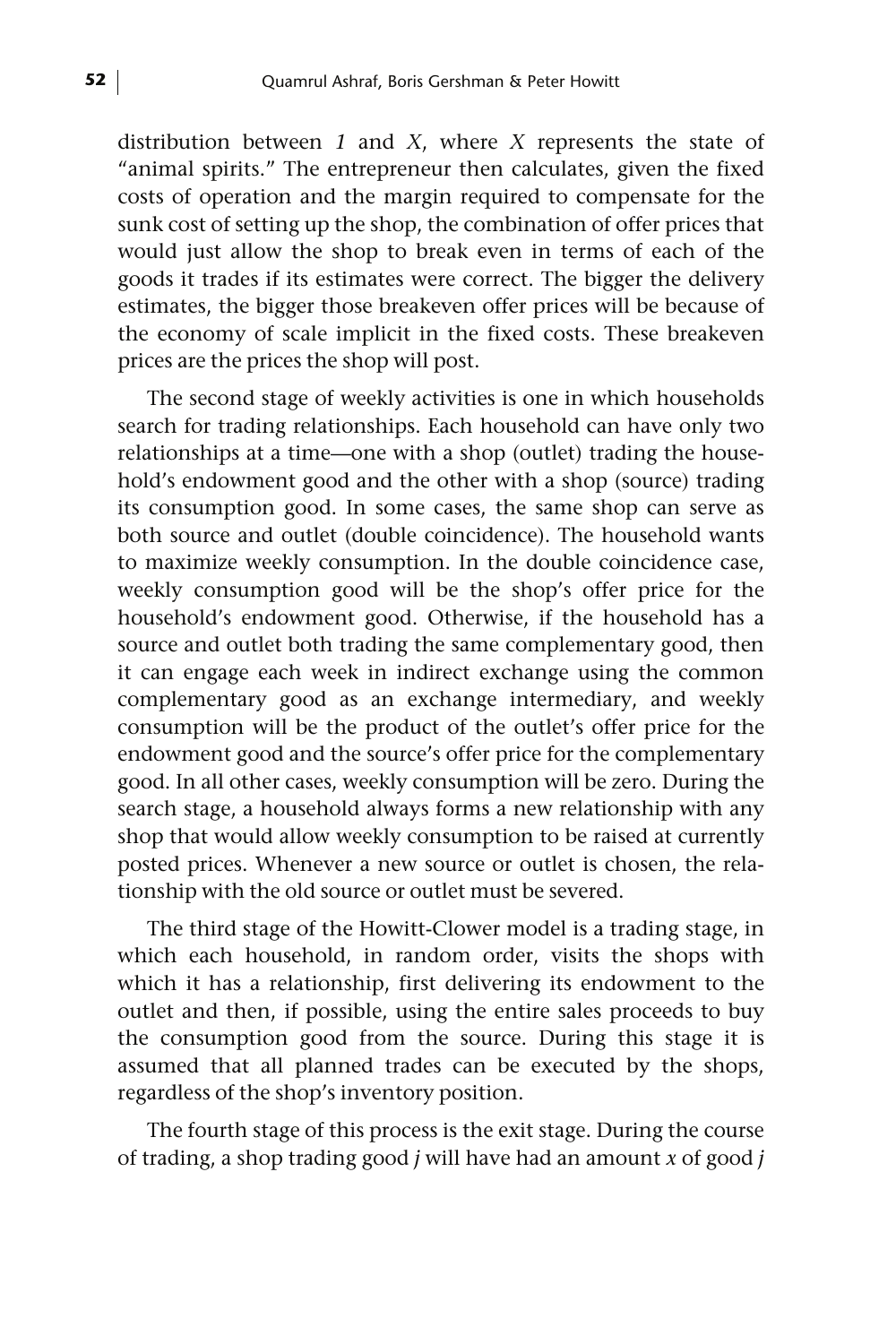delivered to it and will have had to pay out a certain amount of good *j* to its suppliers of the other good it trades. In addition, it will have to pay out some fixed amount to cover its overhead cost. The remainder is available for the owner's consumption. If this is negative, then the owner will have had to engage in home production of the good just to stay in business. This home production, or negative consumption, represents a loss that the shopowner does not want to incur indefinitely. Any shop that has incurred a loss in either of the goods it trades will exit at this stage with some fixed probability.

The fifth and final stage of weekly activity is where expectations and prices are updated by each shop. Delivery expectations are adjusted using the simplest form of adaptive expectations. That is, the expectation for each delivery amount is adjusted by some fixed fraction of the gap between what was actually delivered this week and what had been expected this week. Prices are then updated using the same full-cost markup procedure used when the shop opened, but with the newly revised delivery estimates.

The model sketched above can be described as a stochastic process. Provided that animal spirits are not too large and that fixed costs are not too large, the process will possess several absorbing states. These absorbing states correspond to stable shop networks that provide a coherent pattern of trading activity throughout the system.

One such absorbing state is a stationary barter equilibrium, in which there exists in operation exactly one shop for each unordered (*i, j*) pair. Each household of type (*i, j*) either owns the shop of that type or has a trading relationship with it, and delivers its unit endowment to it each week in exchange for consumption. Delivery estimates of each shop equal *b*, the number of households of each type, and prices are constant at the values that allow the shops to break even at those estimates.

Other absorbing states are stationary monetary equilibria, in which one good *k* has emerged as a universal medium of exchange, being traded in each shop, and in which there is exactly one shop trading each other good. Every non-shopowner who is not endowed with *k* and does not consume *k* engages in indirect exchange using *k* as an exchange intermediary. The others are able to consume using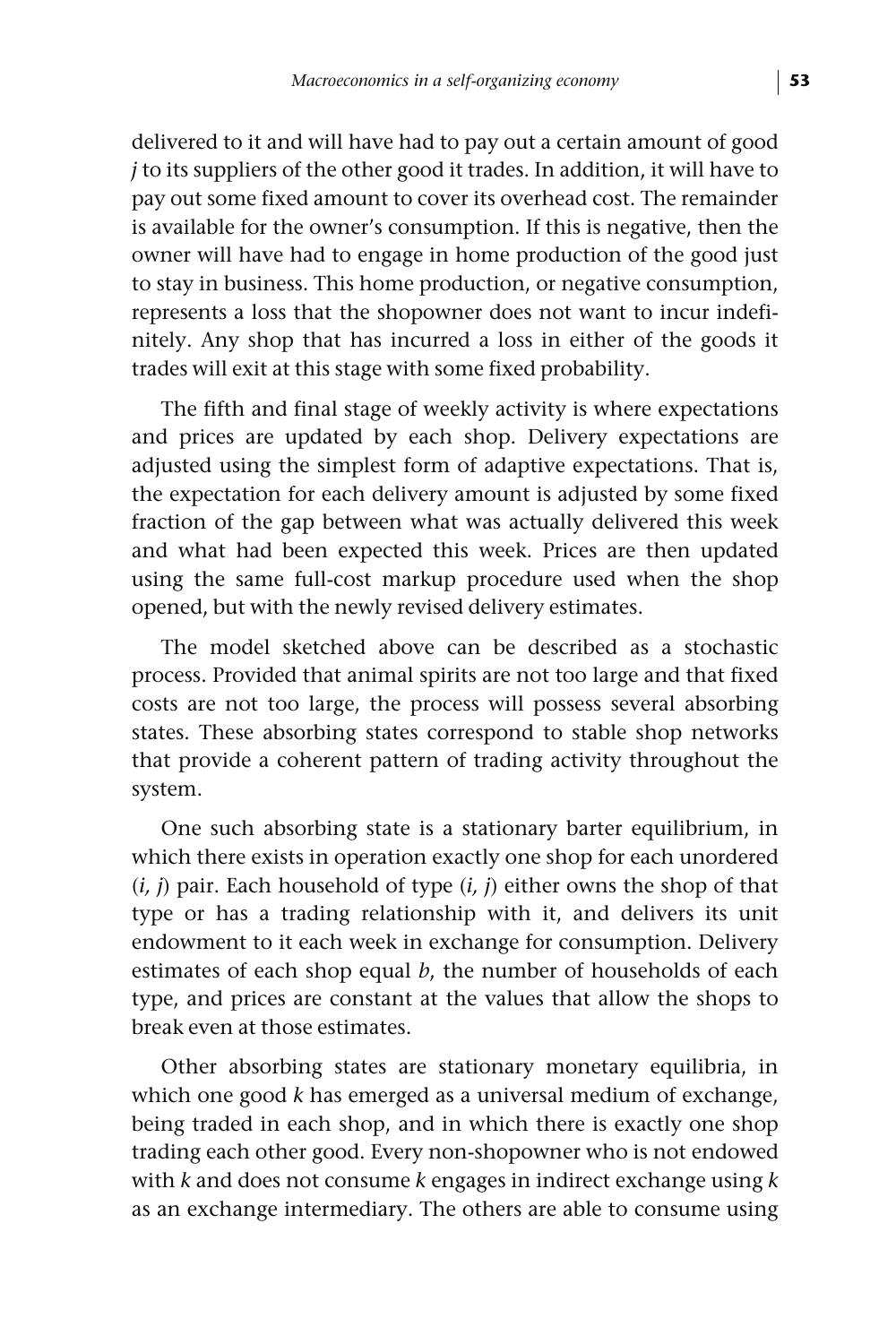just one shop. Delivery estimates have adjusted to equal actual amounts, and prices are constant.

In order for both barter and monetary absorbing states to exist, it is necessary that animal spirits not be too large. This ensures that the state is never disturbed by new entrants who pass the market research test during entry because their delivery estimates are so optimistic that they can undercut the prices charged by incumbents.

Howitt and Clower show that the monetary equilibrium in which fixed costs are lowest (a shop's fixed costs are assumed to vary according to the identity of the goods traded in the shop) allows the maximal feasible total consumption. As in the barter stationary equilibrium, since each household has an outlet, all endowment is used either for consumption or for defraying a shop's fixed costs. The total number of fixed costs is minimized in a monetary equilibrium since it uses only  $n-1$  shops as opposed to the  $n(n-1)/2$  shops needed to support the barter equilibrium, and using the least cost exchange intermediary obviously allows the most to be consumed of the money commodity.

Howitt and Clower show that this model is capable of self-organization under a wide set of parameter values. Specifically, they report the results of 6,000 simulation runs. Each run starts in autarky, with no shops and hence no trading relationships in place, and continues for 20,000 weeks or until a monetary equilibrium has been reached. They find that in almost all runs an absorbing state is reached unless fixed costs were set too high or too low.<sup>3</sup> Furthermore, they find that the only absorbing states that ever emerge are monetary equilibria. This latter result arises from the "network externality" implicit in the above sketch. That is, once a few shops trading the same complementary good have emerged, the survival chances of other shops are greatly enhanced if they also trade that complementary good since this allows them to attract more suppliers/customers and hence makes it easier for them to defray the fixed cost while offering competitive prices. The fact that the same model that was capable of "growing" market organization also happened to exhibit a feature of all economies of record that orthodox theories have trouble accommodating without artificial

<sup>3.</sup> The problem with low fixed costs appears to be that they weaken the network externality that helps to promote the achievement of the efficient monetary equilibria.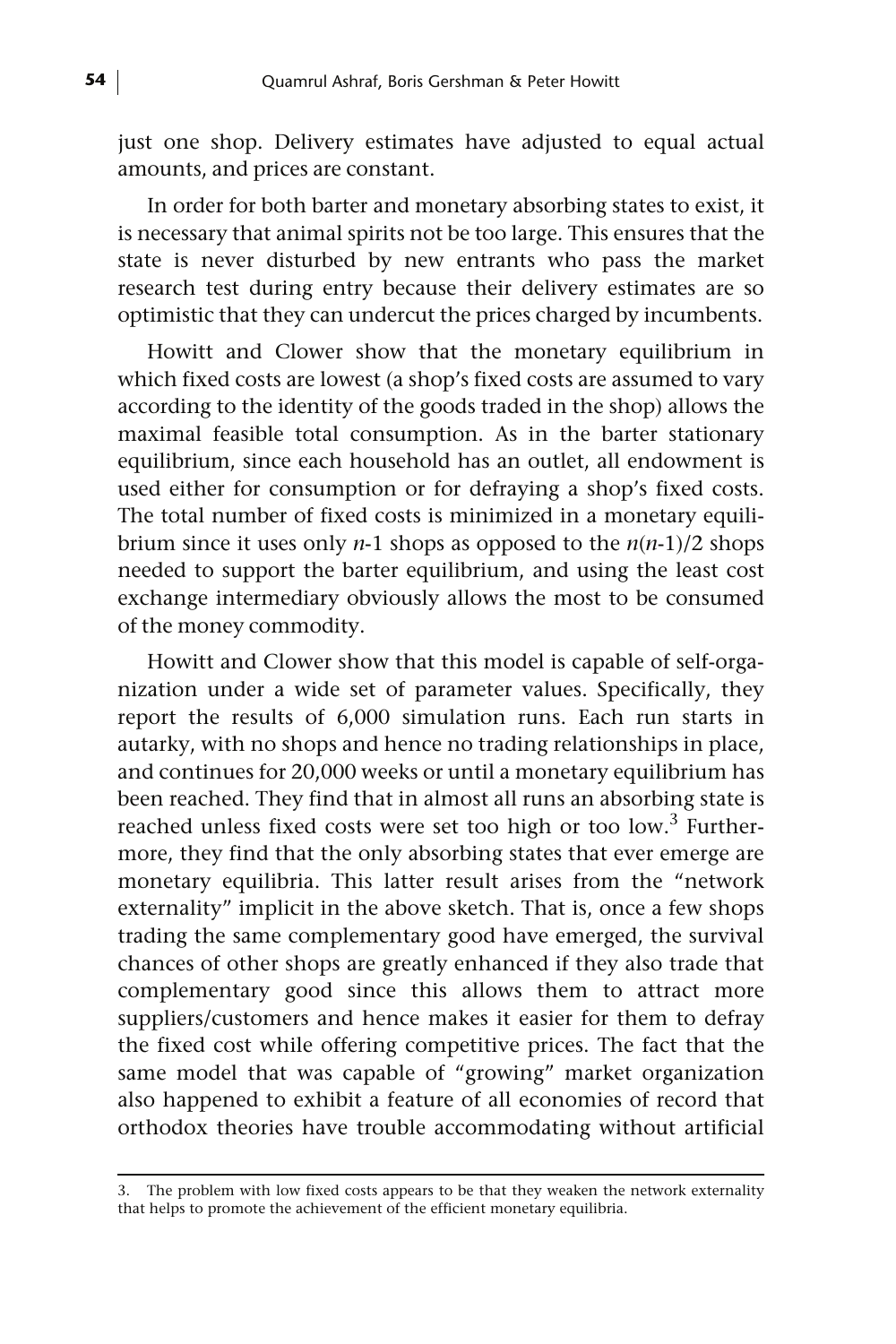contrivances, namely monetary exchange, adds to the plausibility of this model's account of self-organization.

### **2. The multiplier process**

One implication of the above account of self-organization is that there is more that can go wrong with the trading process than just having disequilibrium prices. In particular, the failure of a business firm will always disrupt the economy at least locally for some time, and there is nothing much that speedy price adjustment can do to compensate for this shock because the disappearance of a shop constitutes a loss of organizational capital, which can only be rectified by the successful entry of a new replacement shop regardless of the prices that are charged by the surviving shops.

Indeed, the random nature of the entry process can lead to a shakeout period that makes failure more likely for other firms, causing a cumulative contraction or multiplier process in the economy. This is because a supplier of shop A that disappears will also be the customer of some other shop B. If several of those suppliers suddenly lose their source of income, then shop B will be faced with a drop in demand that threatens its existence. If it was on the verge of making losses, then this might be enough to put it under as well.

Howitt (2006) showed more systematically how this can happen in a slightly modified version of the Howitt-Clower model. In this modified model, it was assumed that a convention had already been reached that good *1* was the universal medium of exchange. Thus an entrepreneur of type (*i, j*) can only open a shop of type (*i, 1*). The model was started in a monetary equilibrium and subjected to a reallocative shock of the sort that occurs when people reduce their demands for some products, without immediately signaling to anyone what they are planning to demand instead of these products. This is the classic coordination problem that Keynes wrestled with. Consumers may decide to spend less than their income, but this does not amount to a specific demand for future consumption. Instead, their future demands remain latent, and entrepreneurs must somehow discover them through trial and error. Likewise, unemployed workers' notional demands remain undiscovered until some entrepreneurs find it in their interest to employ the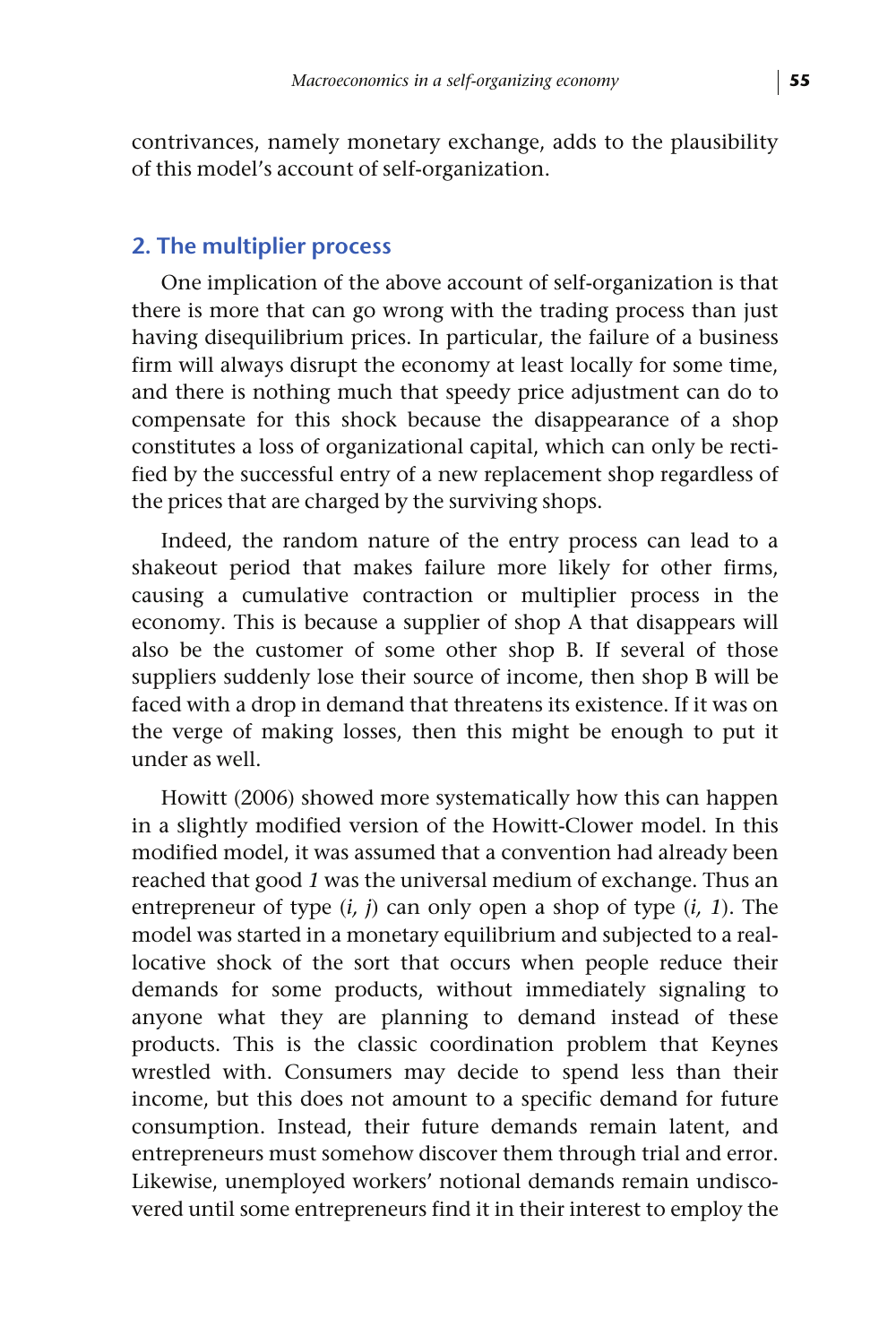workers and thereby provide them with the means of making their demands effective.

To portray such a shock in the above system, Howitt supposed that at a certain date some fraction of the population switches from consuming one good to another. To preserve the aggregate structure, he supposed that the total number of each type remains constant, so that for every *i*-consumer that becomes a *j*-consumer there is a *j*-consumer that switches to *i*. At the time of this shock, each switcher is suddenly without a source, and his former source loses a customer. The switcher may continue to sell his endowment to his outlet but he does not spend his sales proceeds. GDP falls because of the reduced goods consumption of the switchers that no longer show up to their former sources, and because of the reduced good-1 consumption of the entrepreneurs whose operating surplus in good *1* suddenly falls.

Figure 1 below shows the average impulse response, over 10,000 runs, of aggregate real GDP relative to the full-capacity level achieved in the initial equilibrium, in the case where 12 percent of the population made the switch. The blue curve in this figure represents the actual impulse-response of HP-filtered GDP under the univariate AR(2) model estimated by Chari, Kehoe, and McGrattan (2000), assuming 50 weeks per year. As it turns out, this simple model, where deviation amplification comes just from the cumulative process of shop failures, does a good job of tracking the actual hump-shaped impulse response pattern of US GDP!

Howitt verified that this hump-shaped impulse response pattern arises from the cumulative process of shop failures by showing that if shop exits were eliminated (by modifying the code to set the exit probability of a loss-making firm equal to zero), then the economy always snapped back into equilibrium within a short number of weeks. Moreover, as Figure 2 demonstrates, there was a strong positive correlation between the size of the displacement in GDP and the number of shop failures in the 5 years following the shock. He also demonstrated that allowing for greater wage-and-price flexibility by having a higher speed of adaptation in delivery estimates did nothing systematically to reduce the amplitude of the impulse response.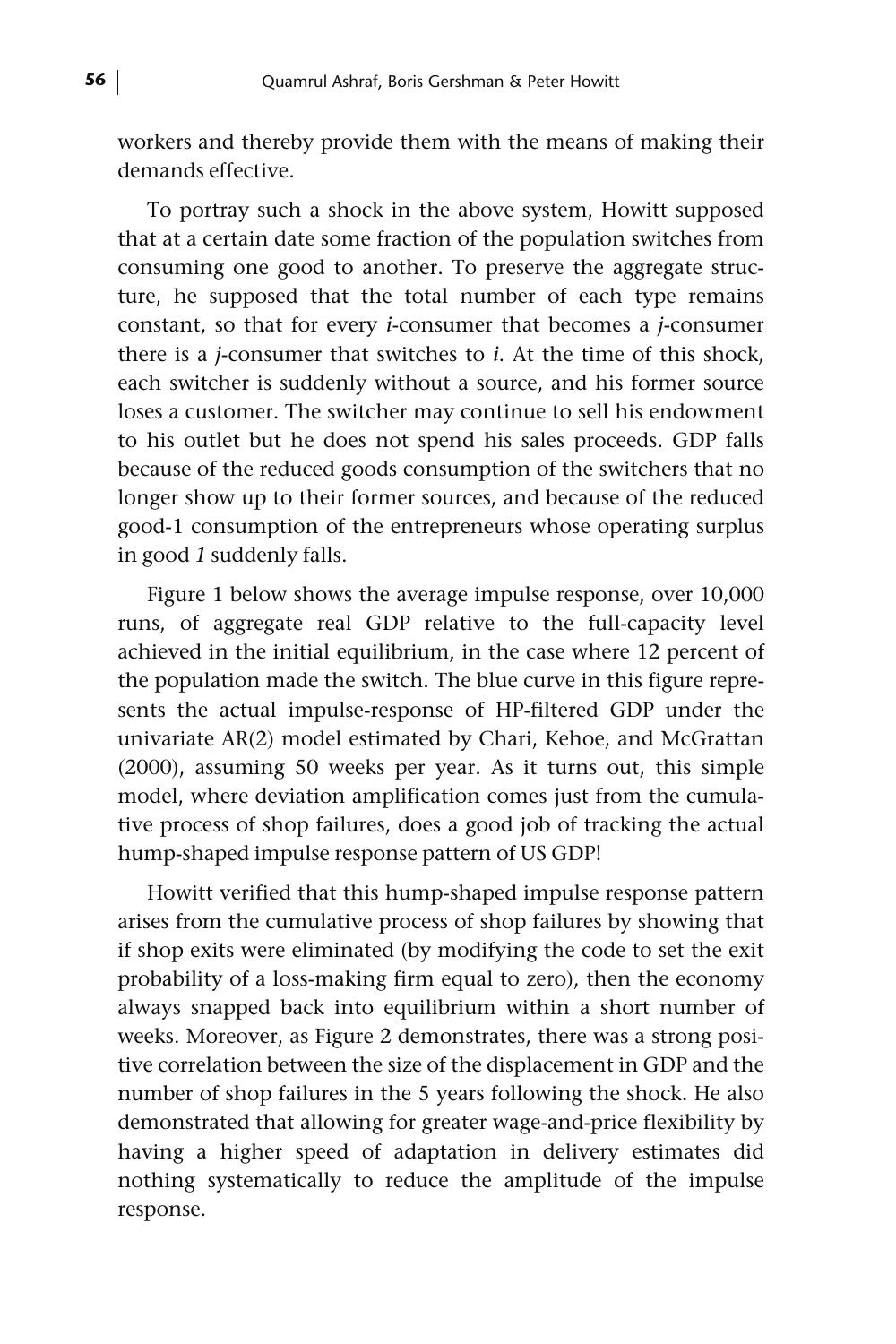



*Source:* Howitt, 2006.



**Figure 2. Maximum GDP gap and shop failures following the shocks**

*Source:* Howitt, 2006.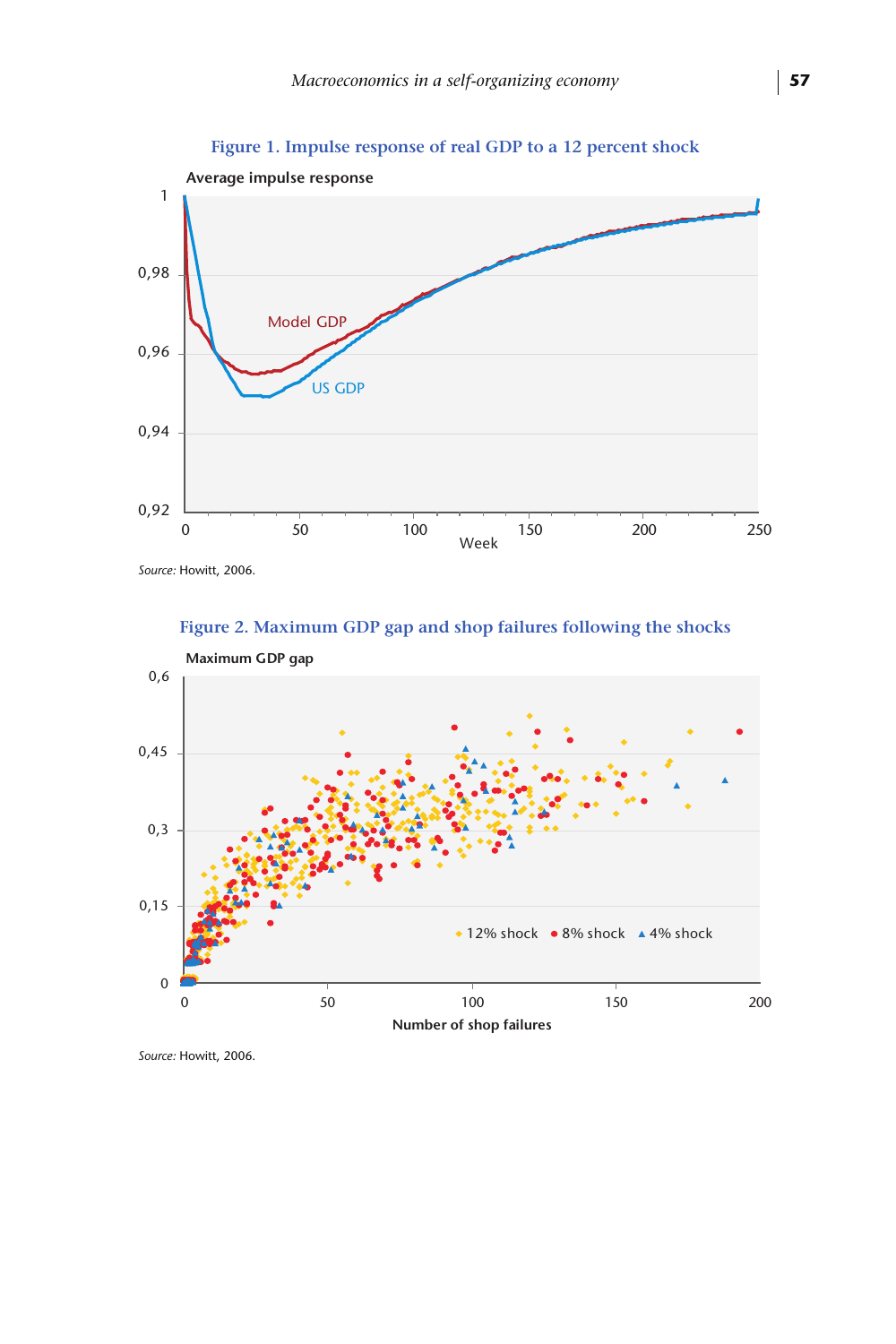### **3. Costs of inflation**

Ashraf, Gershman, and Howitt (2012) have built a somewhat less stylized version of the Howitt-Clower model to analyze one of the important policy issues that has proven particularly intractable for orthodox theory. Specifically, they address the question of the extent to which an economy's macro performance is enhanced by having a lower trend rate of inflation.

According to conventional theory, the answer to this question is "not much." The case for low inflation in modern macro theory comes from various DSGE studies that have confirmed the optimality of Friedman's rule, which is to reduce inflation to the point where the nominal rate of interest equals zero. But the saving that would arise in principle from following this rule consists of the elimination of a tax on non-interest-bearing money holdings, a saving that almost all published research estimates to be a trivial fraction of GDP because the base of this tax is just a tiny fraction of total wealth in any advanced economy.

New Keynesian DSGE models, in which money as a means of exchange and store of value plays no essential role, offer another possible reason for targeting low inflation, namely the inefficiency that comes from having a wider dispersion of relative prices for no reason other than the fact that different sellers are at different stages of the price-change cycle; those with more recent price changes will tend to have higher relative prices because they have made the most recent adjustment to inflation. In these models, the optimal trend rate of inflation is clearly zero, except possibly for second-best public finance reasons (Phelps, 1972) or risk-sharing considerations (Levine, 1991) that might argue for a positive rate.

Howitt and Milionis (2007) show that this argument is especially dependent on the Calvo pricing model that everyone agrees is particularly unconvincing. Specifically, in a conventionally calibrated model, once the trend inflation rate reaches 10 percent, over 35 percent of aggregate output is produced by the 0.3 percent of firms that are selling at a price below marginal cost! These firms would certainly want to either raise their price or curtail production if it were not for the fact that they have not recently been visited by the Calvo fairy, but the model requires them anyway to produce however much is demanded at their obsolete prices. Replacing the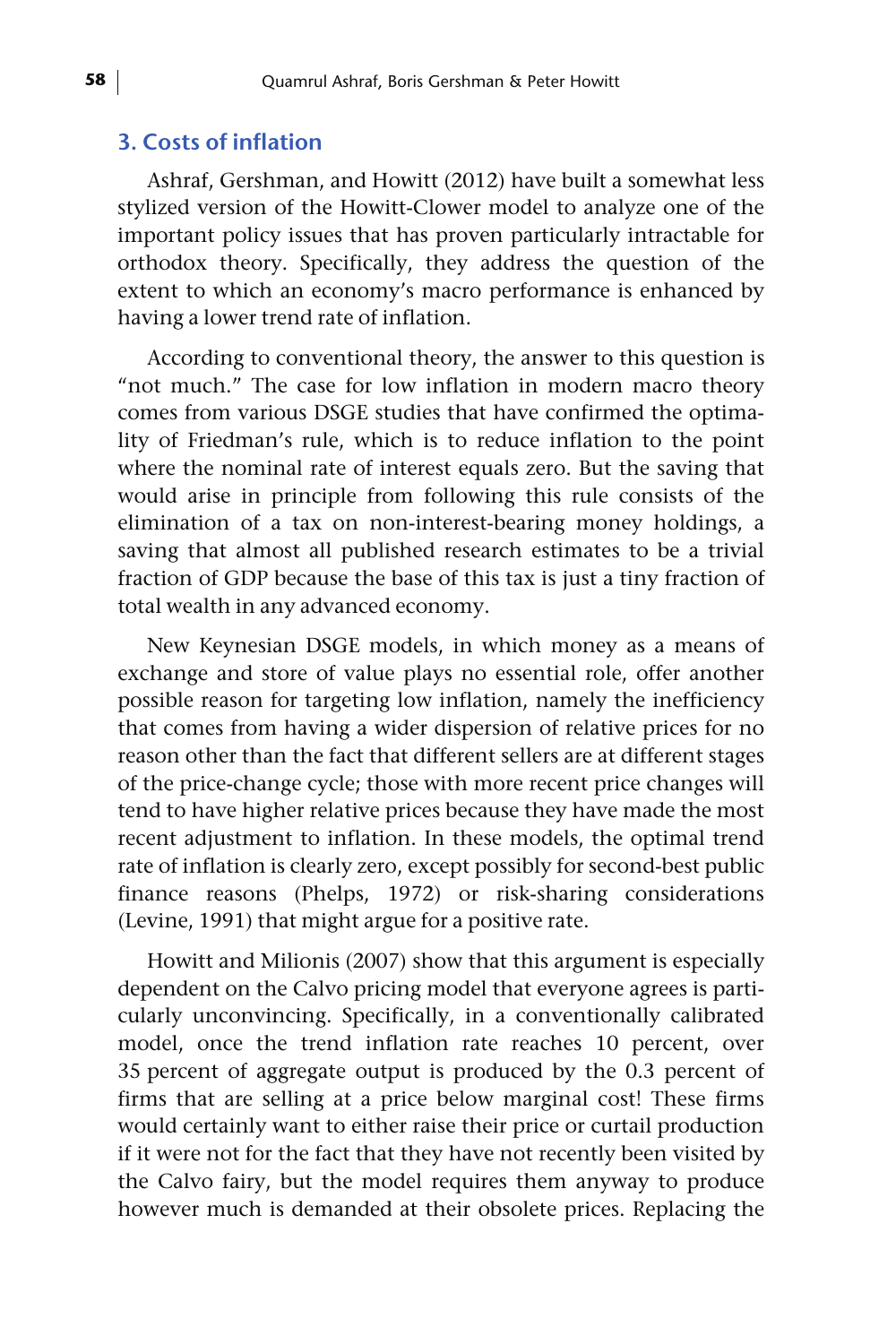Calvo model by a Taylor model with as much as a 7 quarter lag between price changes gets rid of this counterintuitive feature of the model and has no firms selling below marginal cost, but it also reduces the cost of a 10 percent rate of inflation to about 1.5 percent of aggregate consumption. Moreover, if one keeps the assumption of Calvo pricing but reinserts lagged inflation in the Phillips Curve, as central bank DSGE models typically do, by invoking the usual indexation story that price setters not visited by the Calvo fairy adjust their prices as a function of lagged inflation, then the cost of inflation in DSGE models is almost entirely eliminated, because indexation greatly reduces the extent to which inflation raises price dispersion (Billi, 2011).

Despite the failure of conventional theory to account for significant costs, central bankers around the world continue to attach the highest priority to maintaining very low inflation. Before concluding that central bankers are being wrongheaded, we believe that one needs to explore non-conventional theoretical reasons why inflation might be costly. In particular, we have used a muchexpanded version of the Howitt-Clower model to explore the suggestion by Heymann and Leijonhufvud (1995) to the effect that inflation impedes the coordination mechanism that Howitt and Clower focus on and that conventional theory takes as functioning perfectly at all times at no cost.

In particular, the results of the preceding section concerning the cumulative process of shop failures suggest an unconventional mechanism through which inflation might really matter for macro performance. Specifically, the higher is the rate of inflation the more difficult it is for the firms that operate markets to remain in business, because of the well-known tendency of inflation to induce noise into the price system. Thus, an environment with higher inflation is likely to have a higher incidence of such cumulative contractions and, hence, a worse overall macro performance.

The changes made by Ashraf, Gershman, and Howitt (2012) include making the goods durable, allowing each household to have two consumption goods, introducing fiat money instead of commodity money, having staggered price setting (but making it state dependent instead of having a Calvo-type Poisson process delivering price change opportunities), having government bonds and a central bank that conducts open market operations using a Taylor rule,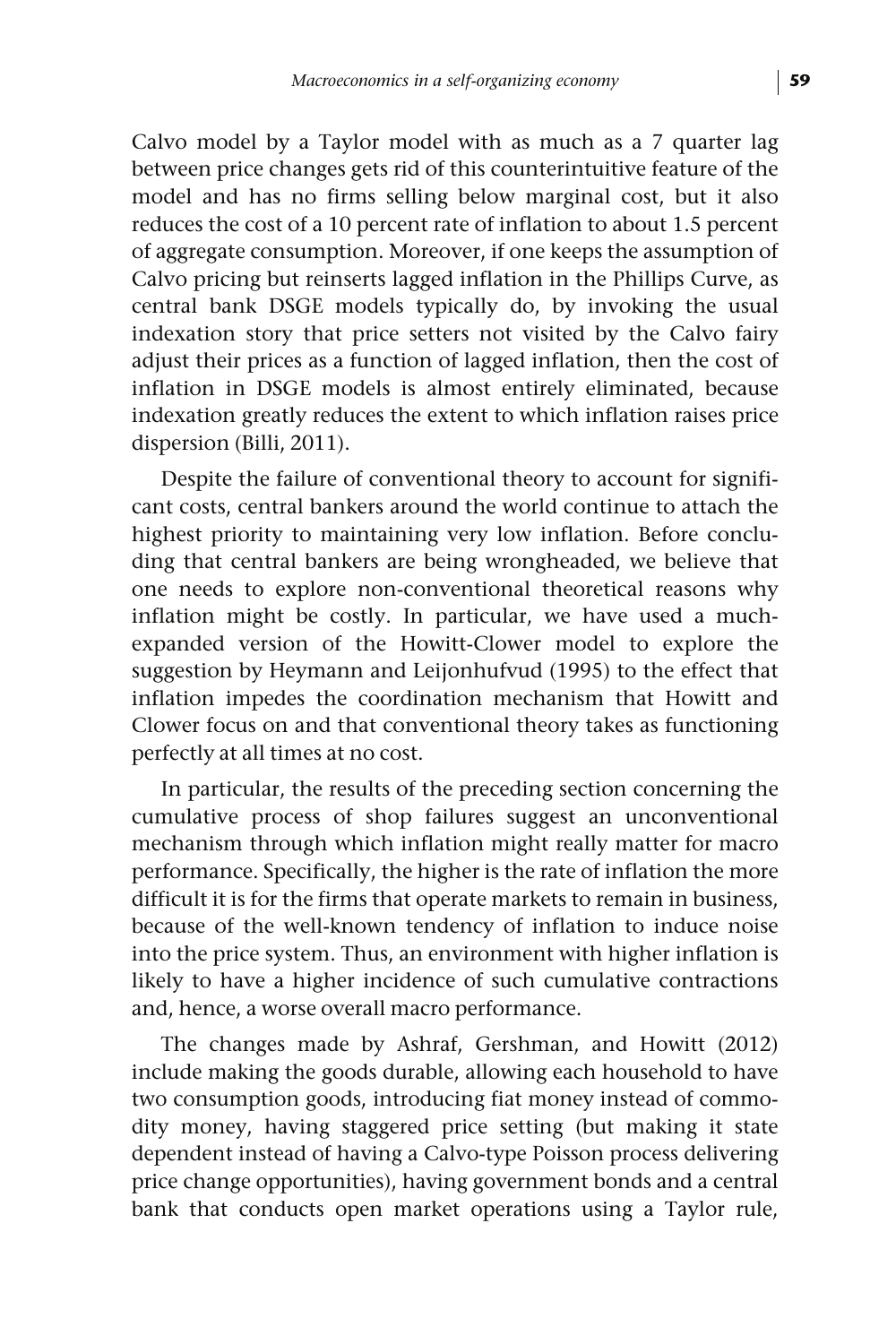having a retail sales tax at a rate adjusted annually to pay the interest on the government debt, and having continual shocks and high enough animal spirits that there is no absorbing state for the economy. Moreover, parameter values were (roughly) calibrated to US economic data. In this model, peoples' endowments of any good *j* are interpreted as a type of labor services capable of producing good *j*, so that people without an outlet can be interpreted as unemployed.

The trend rate of inflation in the model is the inflation target implicit in the central bank's Taylor rule. In the baseline calibration, this inflation target was set equal to 3 percent, and the economy achieved almost exactly 3 percent inflation on average across all runs and all years. To address the issue of the macro consequences of trend inflation, the paper simulated the artificial economy 10,000 times for each integer value of the inflation target from 0 to 10 percent. The main results are depicted in Figure 3 below. As shown in this figure, the median performance of the economy deteriorates steadily by all reported measures when trend inflation rises above 3 percent. It also shows that this deterioration is highly significant in economic terms when trend inflation reaches the 10 percent level. We know of no conventional analysis that provides such powerful support for the idea that a central bank can improve an economy's performance simply by choosing a low inflation target.

Ashraf, Gershman, and Howitt use the model to explore the reasons for this effect of inflation, and find strong evidence that the above mentioned link between inflation, price dispersion, and shop failure was at work. In particular, as Figure 4 shows, increases in trend inflation produce monotonic increases in price dispersion and monotonic decreases in the median number of shops in existence.

They also show that the effects work even if the zero lower bound on nominal interest rates is suppressed and even if efforts are made to take into account the Lucas critique by allowing critical parameters in peoples' decision rules, like the markup parameter in price setting, to vary systematically with the inflation rate. In short, it seems that, according to this particular ACE model, inflation does create a big macroeconomic cost by impairing the self-organizing capacity of the economic system.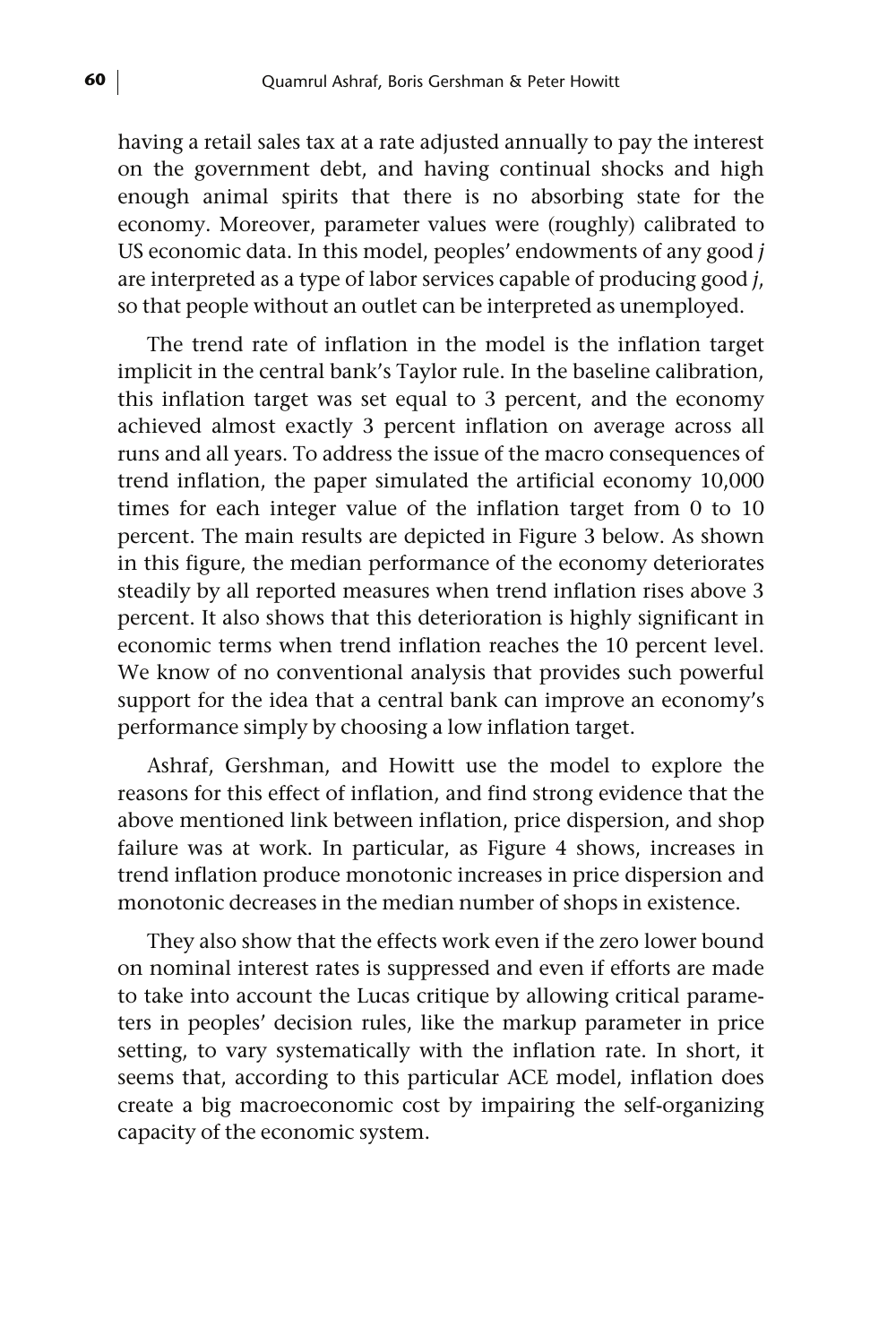

**Figure 3. Economic performance and target inflation**

*Source:* Ashraf, Gershman and Howitt, 2012.



#### **Figure 4. Price dispersion, number of shops, and target inflation**

*Source:* Ashraf, Gershman and Howitt, 2012.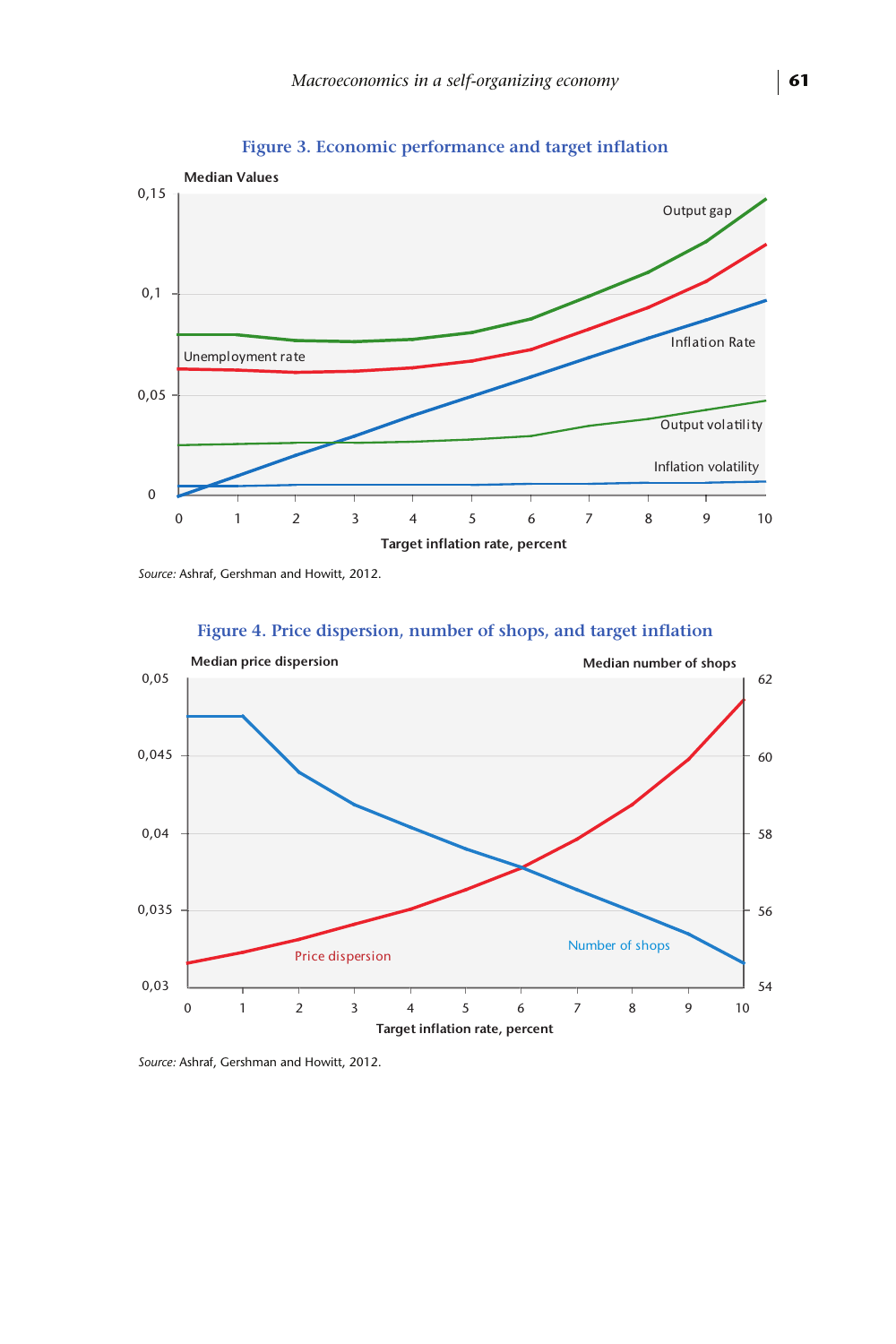### **4. Banks and economic crises**

In Ashraf, Gershman, and Howitt (2011), we explored the role of banks in a self-organizing economy. Banks are of course a kind of shop in themselves, being intermediaries between buyers and sellers of credit. But they also play a critical role in the creation and destruction of the other shops in an economy's trading network by providing or withholding finance. In this paper, we explored the effect that banks have on macro performance, much as we did in the other paper where we explored the effects of trend inflation.

The model used in this paper was a further extension of the one used to study inflation. We added a fixed number of banks, who make commercial loans to shops, with full recourse, secured by collateral in the form of fixed capital and inventories. The banks charge a fixed spread over their deposit rate, and always allow customers to borrow up to a regulatory maximum loan-to-value ratio. The banks also invest in government bonds. Households hold their nonmoney wealth in the form of bank deposits, which bear the same interest rate as government bonds. Banks are also subject to capital requirements, and are sanctioned when their capital is inadequate. The government in this extended model acts not just as central bank and fiscal authority but also as bank regulator and deposit insurer. When a bank is found to be insolvent, the government injects enough capital to make all deposits good and to restore its capital adequacy, and finds a new owner for the bank, much as the FDIC now does routinely for small banks that fail in the United States.

What this paper shows is that banks matter a great deal for economic performance. The baseline model is calibrated to US data and simulated 10,000 times, first with and then without banks. The difference is remarkable. With banks, the median simulation run had an annual average unemployment rate of 5.9 percent. Without banks it was 11 percent. Similarly, the volatility of the output gap was 2.8 percent with banks and 6.2 percent without.

We also explored in this paper one of the aspects of economic performance that almost always escapes orthodox DSGE analysis, namely the prospect that an economy can perform reasonably well most of the time but can, on occasion, go completely out of control. On average, across all 10,000 runs, the rate of inflation and the output gap were roughly constant after a 20-year initialization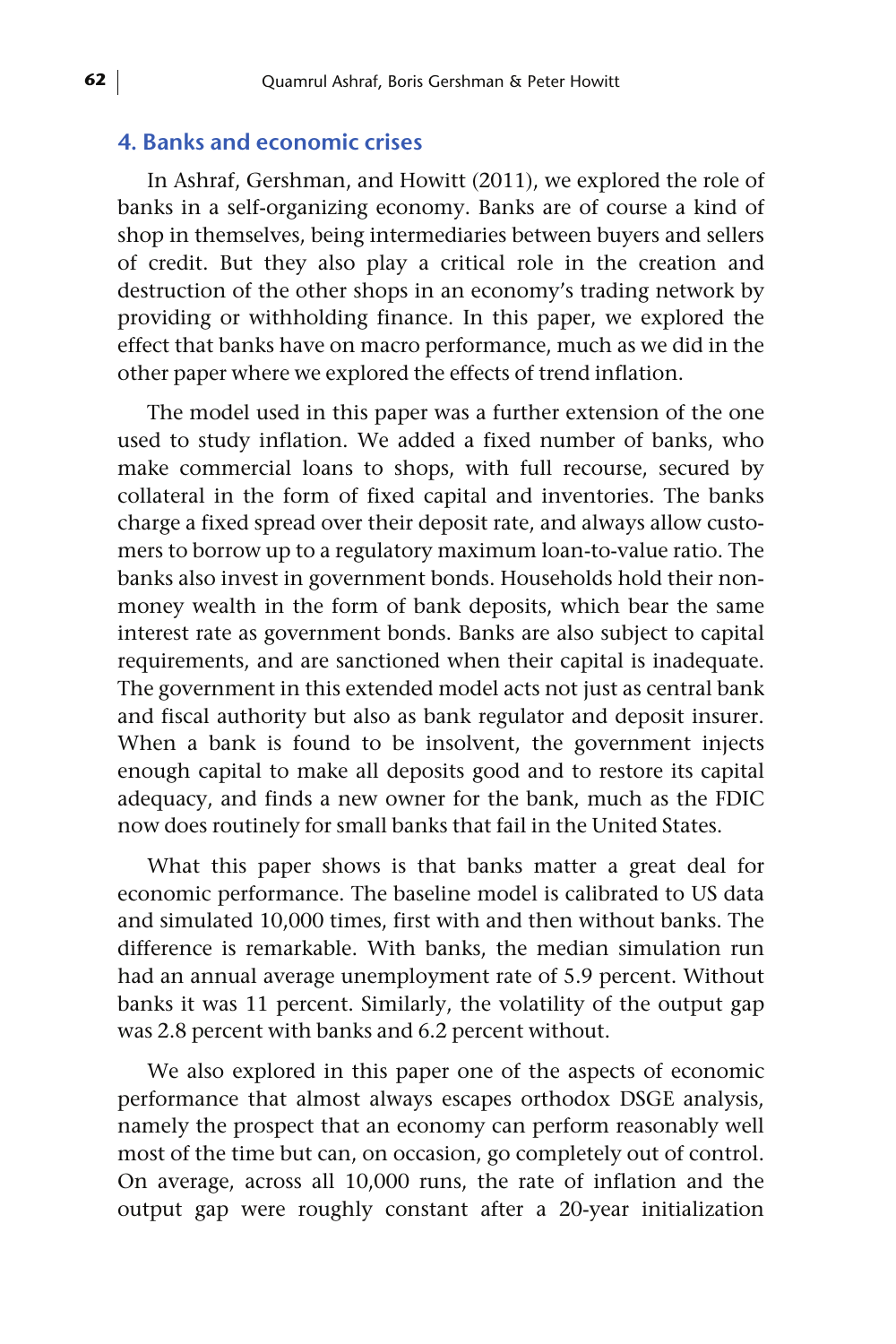period. In the case of most individual runs, the output gap never deviated by more than 20 percent from its average value. But in a small fraction of runs (about 5 percent) the economy at some point diverged radically from this pattern and exhibited wild fluctuations of the output gap, with GDP falling in some cases even to zero.

In an attempt to contribute to the literature on "macroprudential" regulation, we used this model to explore the ways in which bank regulation affects the economy. In particular, we ran experiments in which we varied either the maximal loan-to-value ratio (LTV) or the capital adequacy ratio (CAR). What we found surprised us somewhat in two senses. First, in terms of median results, neither of these regulatory parameters seemed to matter. For example we compared the median results of our baseline model, with  $LTV = 0.5$ and CAR =  $0.08$ , to those from a "risky" scenario in which LTV =  $0.9$ and CAR = 0.02. The median results were quite similar across scenarios in terms of all macro indicators except bank failures. Thus, it seems that in "normal times" the economy is not much affected by bank regulations.

But when we sorted the 10,000 runs by average GDP over the 40 years of each run, we found another surprise. In the worst decile of runs (the 10 percent of runs with the lowest average GDP), we found that the regulatory parameters mattered a lot, and that in fact these "bad times" were a lot *less bad* under the "risky" scenario! Thus, what would normally seem like risky bank regulation from a microprudential point of view turned out to alleviate the problems that arise in those small number of cases where the economy was spinning out of control. For example, the average unemployment rate in the worst decile of runs was 7.2 percent in the "risky" scenario *versus* 8.9 percent in the baseline, and output volatility was 3.4 percent *versus* 5.2 percent.

Exploring the source of this last surprise, we discovered that it worked the way it did because banks provide the self-organizing economy with not just a financial accelerator, as emphasized by the literature started by Williamson (1987) and Bernanke and Gertler (1989), but also with a financial stabilizer. That is, when the economy is starting to become disorganized it has a critical need for entrepreneurship to replace shops that have failed. Bank finance is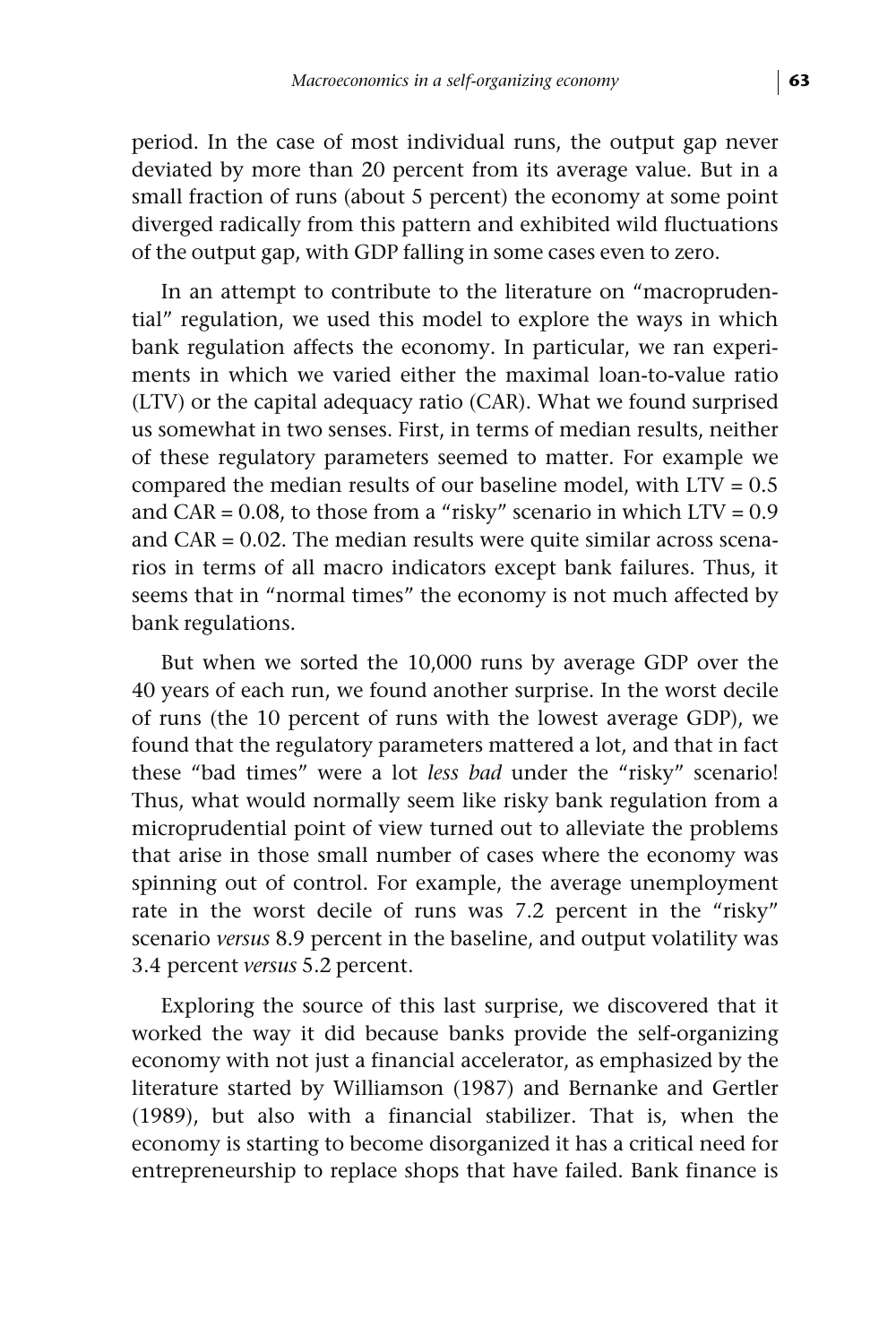essential for facilitating this entrepreneurship. But when banks are heavily regulated they are less able to provide this finance just when it is most needed, that is, just when firms are running short of unpledged collateral and banks are finding themselves short of capital. The more of their capital they are able to devote to financing entrepreneurship and the less collateral entrepreneurs are required to put up, the more banks can play this essential role of averting a cumulative collapse to the economy's trading network.

Of course, all of these results must be heavily qualified by noting in particular that we have postulated banks that do not engage in proprietary trading, and are not influenced by the moral hazard issues associated with too-big-to-fail. Nevertheless, the results do illustrate the potential for properly regulated banks to help prevent an economy from leaving what Leijonhufvud (1973) calls the "corridor" of stability. The results also illustrate the new perspective that can be had from looking at economic fluctuations from the point of view of a self-organizing economy.

#### **References**

- Ashraf Quamrul, Boris Gershman & Peter Howitt, 2011, *Banks, Market Organization and Macroeconomic Performance: An Agent-Based Computational Analysis*. Unpublished, Brown University.
- ———, 2012, *How Inflation Affects Macroeconomic Performance: An Agent-Based Computational Investigation*. Unpublished, Brown University.
- Bernanke Ben & Mark Gertler, 1989, "Agency Costs, Net Worth, and Business Fluctuations." *American Economic Review,* 79: 14-31.
- Billi Roberto M., 2011, "Optimal Inflation for the U.S. Economy." *American Economic Journal: Macroeconomics,* 3: 29-52.
- Chari V. V. & Patrick J. Kehoe, 2006, "Modern Macroeconomics in Practice: How Theory is Shaping Policy." *Journal of Economic Perspectives,* 20: 3-28.
- Chari V. V., Patrick J. Kehoe, & Ellen R. McGrattan, 2000, "Sticky Price Models of the Business Cycle: Can the Contract Multiplier Solve the Persistence Problem?" *Econometrica* 68: 1151-79.
- Heymann Daniel, & Axel Leijonhufvud, 1995, *High Inflation.* Oxford: Clarendon Press.
- Howitt Peter, 2006, "The Microfoundations of the Keynesian Multiplier Process." *Journal of Economic Interaction and Coordination* 1: 33-44.